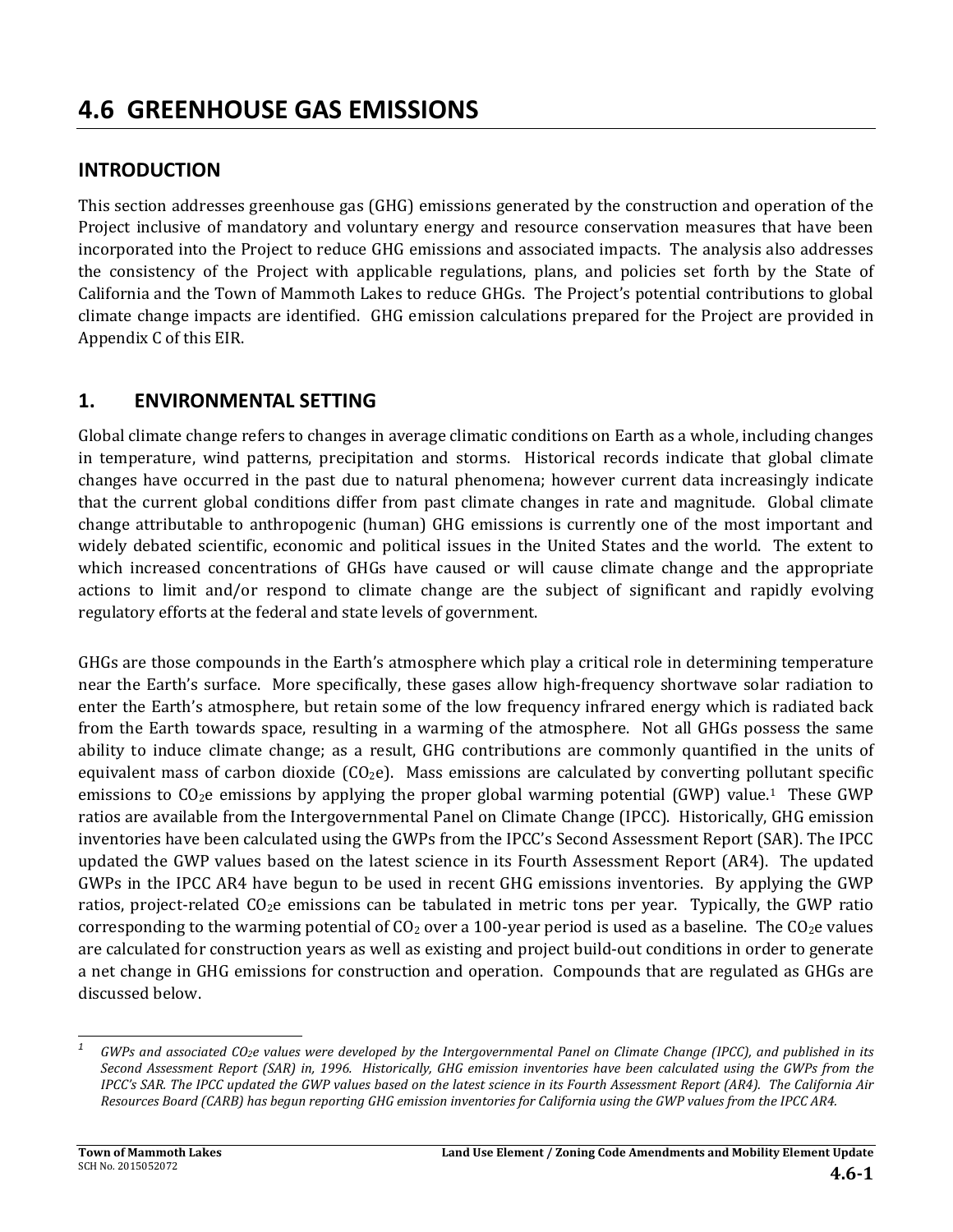**Carbon Dioxide**  $[CO_2]$ **:**  $CO_2$  is the most abundant GHG in the atmosphere and is primarily generated from fossil fuel combustion from stationary and mobile sources.  $CO<sub>2</sub>$  is the reference gas (GWP of 1) for determining the GWPs of other GHGs.

**Methane** (CH<sub>4</sub>): CH<sub>4</sub> is emitted from biogenic sources (i.e., resulting from the activity of living organisms), incomplete combustion in forest fires, landfills, manure management, and leaks in natural gas pipelines. The GWP of  $CH_4$  is 21 in the IPCC SAR and 25 in the IPCC AR4.

**Nitrous Oxide**  $(N_2O)$ **:**  $N_2O$  produced by human-related sources including agricultural soil management, animal manure management, sewage treatment, mobile and stationary combustion of fossil fuel, adipic acid production, and nitric acid production. The GWP of  $N_2O$  is 310 in the IPCC SAR and 298 in the IPCC AR4.

Hydrofluorocarbons (HFCs): HFCs are fluorinated compounds consisting of hydrogen, carbon, and fluorine. They are typically used as refrigerants in both stationary refrigeration and mobile air conditioning systems. The GWPs of HFCs ranges from 140 for HFC-152a to 11,700 for HFC-23 in the IPCC SAR and 124 for HFC-152a to 14,800 for HFC-23 in the IPCC AR4.

**Perfluorocarbons (PFCs):** PFCs are fluorinated compounds consisting of carbon and fluorine. They are primarily created as a byproduct of aluminum production and semiconductor manufacturing. The GWPs of PFCs range from  $6,500$  to  $9,200$  in the IPCC SAR and  $7,390$  to  $17,700$  in the IPCC AR4.

**Sulfur Hexafluoride (SF<sub>6</sub>):**  $SF_6$  is a fluorinated compound consisting of sulfur and fluoride. It is a colorless, odorless, nontoxic, nonflammable gas. It is most commonly used as an electrical insulator in high voltage equipment that transmits and distributes electricity.  $SF_6$  has a GWP of 23,900 in the IPCC SAR and 22,800 in the IPCC AR4.

# **a. Regulatory Framework**

# **(1) Federal**

The United States Environmental Protection Agency (USEPA) is responsible for implementing federal policy to address GHGs. The federal government administers a wide array of public-private partnerships to reduce the GHG intensity generated in the United States. These programs focus on energy efficiency, renewable energy, methane and other non-CO<sub>2</sub> gases, agricultural practices, and implementation of technologies to achieve GHG reductions. The USEPA implements numerous voluntary programs that contribute to the reduction of GHG emissions. These programs (e.g., the Energy Star labeling system for energy-efficient products) play a significant role in encouraging voluntary reductions from large corporations, consumers, industrial and commercial buildings, and many major industrial sectors.

In *Massachusetts v. Environmental Protection Agency* (Docket No. 05–1120), the United States Supreme Court held in April of 2007 that the USEPA has statutory authority under Section 202 of the federal Clean Air Act to regulate GHGs. The Court did not hold that the USEPA was required to regulate GHG emissions; however, it indicated that the agency must decide whether GHGs cause or contribute to air pollution that is reasonably anticipated to endanger public health or welfare.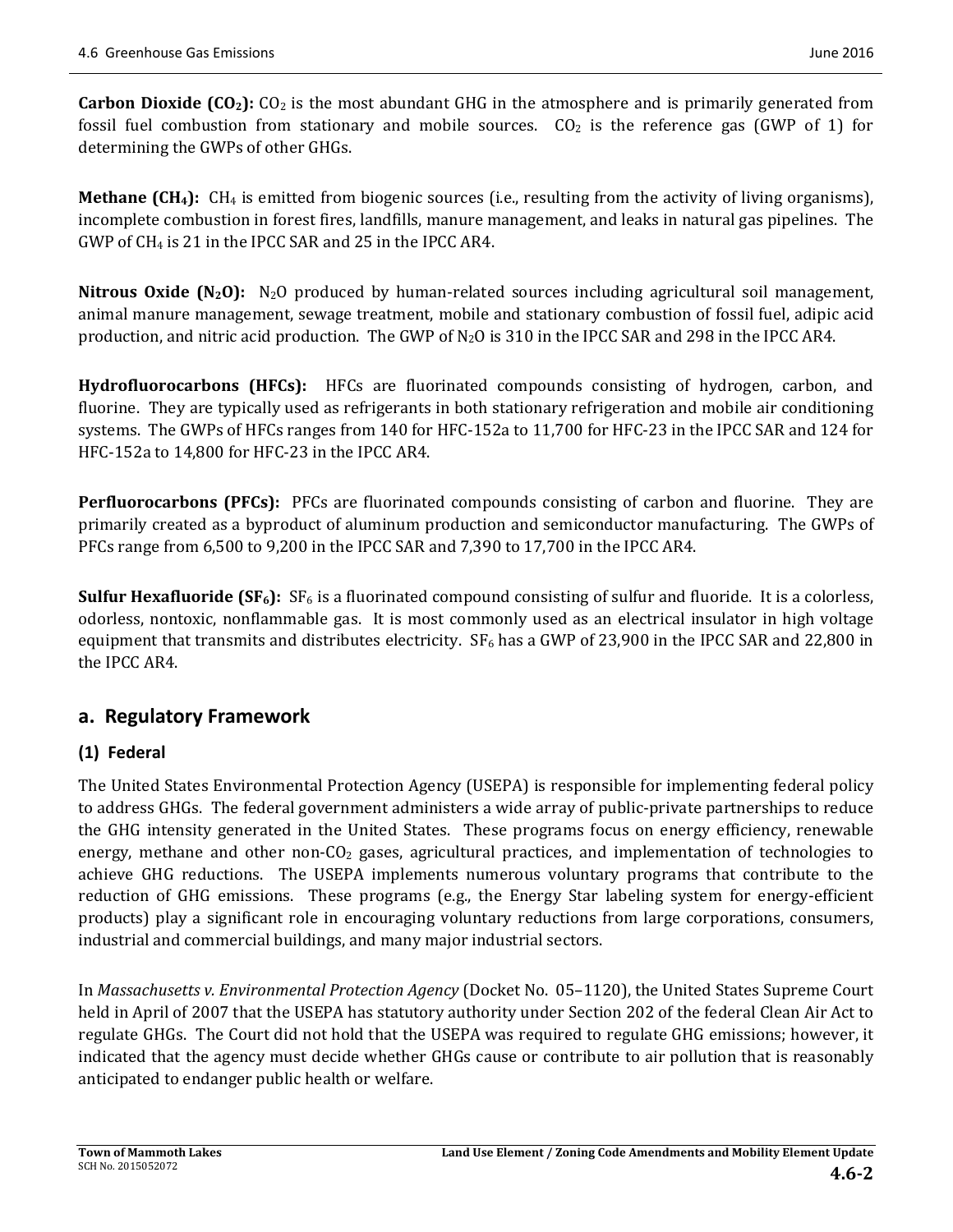On May 19, 2009, the President announced a national policy for fuel efficiency and emissions standards in the United States auto industry. The adopted federal standard applies to passenger cars and light-duty trucks for model years 2012 through 2016. The rule surpasses the prior Corporate Average Fuel Economy standards and requires an average fuel economy standard of 35.5 miles per gallon (mpg) and 250 grams of  $CO<sub>2</sub>$  per mile by model year 2016, based on USEPA calculation methods. These standards were formally adopted on April 1, 2010. In August 2012, standards were adopted for model year 2017 through 2025 passenger cars and light-duty trucks. By 2025, vehicles are required to achieve 54.5 mpg (if GHG reductions are achieved exclusively through fuel economy improvements) and 163 grams of  $CO<sub>2</sub>$  per mile. According to the USEPA, a model year 2025 vehicle would emit one-half of the GHG emissions from a model year 2010 vehicle.<sup>2</sup>

On December 7, 2009, the USEPA Administrator signed two distinct findings regarding GHGs under Section 202(a) of the federal Clean Air Act. The USEPA adopted a Final Endangerment Finding for the six defined GHGs  $(CO_2, CH_4, N_2O, HFCs, PFCs, and SF_6)$  on December 7, 2009. The Endangerment Finding is required before USEPA can regulate GHG emissions under Section 202(a)(1) of the Clean Air Act consistently with the United States Supreme Court decision. The USEPA also adopted a Cause or Contribute Finding in which the USEPA Administrator found that GHG emissions from new motor vehicle and motor vehicle engines are contributing to air pollution, which is endangering public health and welfare. These findings do not themselves impose any requirements on industry or other entities. However, these actions were a prerequisite for implementing GHG emissions standards for vehicles.

# **(2) State**

California has promulgated a series of executive orders, laws, and regulations aimed at reducing both the level of GHGs in the atmosphere and emissions of GHGs from commercial and private activities within the State. 

# **(a) California Air Resources Board**

The California Air Resources Board (CARB), a part of the California Environmental Protection Agency (CalEPA), is responsible for the coordination and administration of both federal and state air pollution control programs within California. In this capacity, CARB conducts research, sets the California Ambient Air Quality Standards (CAAQS), compiles emission inventories, develops suggested control measures, and provides oversight of local programs. CARB establishes emissions standards for motor vehicles sold in California, consumer products (such as hairspray, aerosol paints, and barbecue lighter fluid), and various types of commercial equipment. It also sets fuel specifications to further reduce vehicular emissions. CARB has primary responsibility for the development of California's State Implementation Plan, for which it works closely with the federal government and the local air districts. The State Implementation Plan is required for the State to take over implementation of the federal Clean Air Act.

# **(b) Executive Order S‐3‐05**

California Governor Arnold Schwarzenegger announced on June 1, 2005, through Executive Order S-3-05, the following GHG emission reduction targets:

<sup>&</sup>lt;u> 1989 - Johann Stein, fransk politik (d. 1989)</u> *2* United States Environmental Protection Agency, "EPA and NHTSA Set Standards to Reduce Greenhouse Gases and Improve Fuel *(Footnote continued on next page)*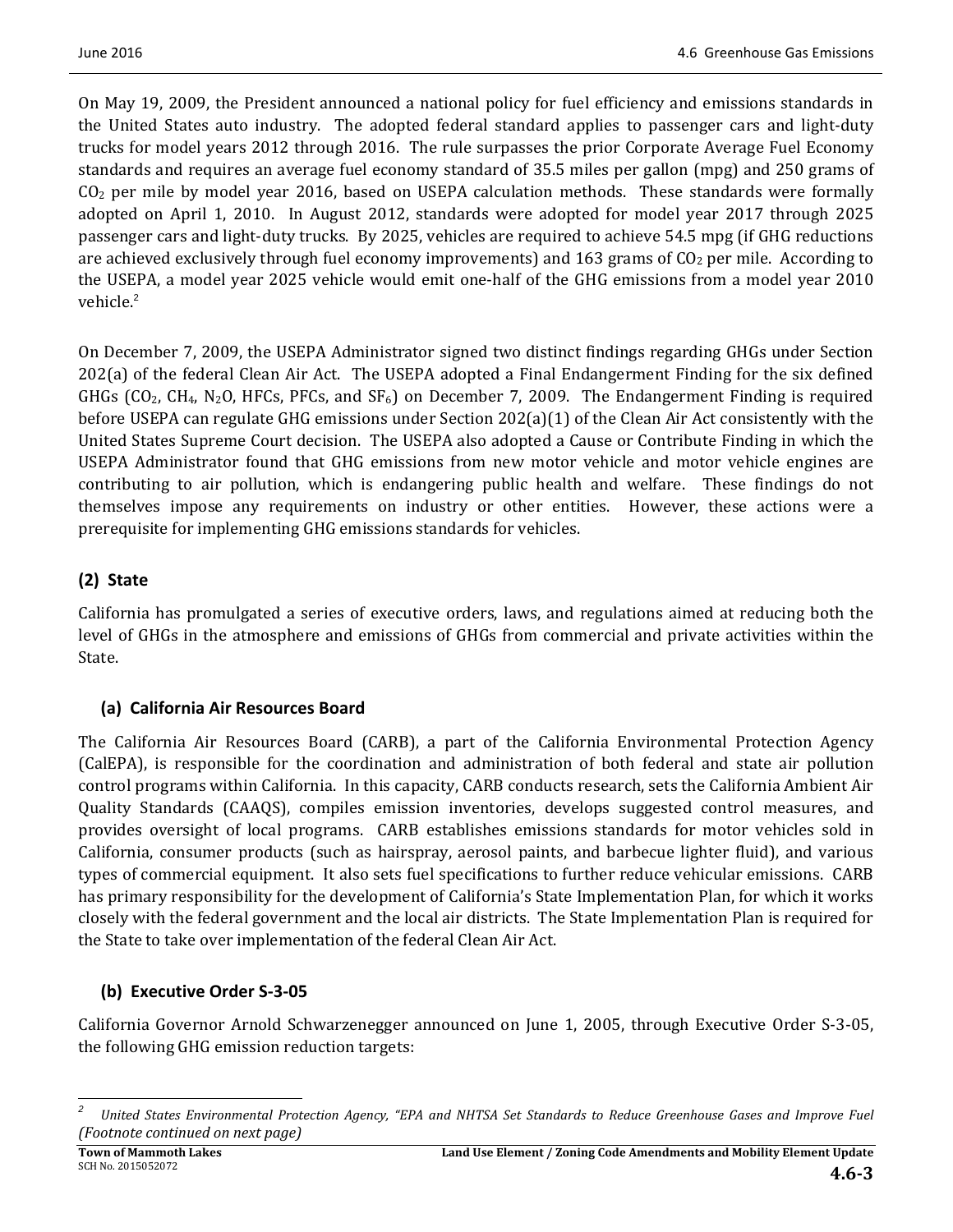- By 2010, California shall reduce GHG emissions to 2000 levels;
- By 2020, California shall reduce GHG emissions to 1990 levels; and
- By 2050, California shall reduce GHG emissions to 80 percent below 1990 levels.

The Secretary of CalEPA is required to coordinate efforts of various agencies in order to collectively and efficiently reduce GHGs. Some of the agency representatives involved in the GHG reduction plan include the Secretary of the Business, Transportation and Housing Agency, the Secretary of the Department of Food and Agriculture, the Secretary of the Resources Agency, the Chairperson of CARB, the Chairperson of the California Energy Commission, and the President of the Public Utilities Commission. Representatives from these agencies comprise the California Climate Action Team (CAT).

The CAT provides biennial reports to the Governor and Legislature on the state of GHG reductions in the state as well as strategies for mitigating and adapting to climate change. The first CAT Report to the Governor and the Legislature in 2006 contained recommendations and strategies to help meet the targets in Executive Order S 3-05.<sup>3</sup> The 2010 CAT Report, finalized in December 2010, expands on the policy oriented 2006 assessment.<sup>4</sup> The new information detailed in the CAT Report includes development of revised climate and sea-level projections using new information and tools that have become available in the last two years; and an evaluation of climate change within the context of broader social changes, such as land-use changes and demographic shifts.

### **(c) California Assembly Bill 32 (AB 32, Nunez) (Chapter 488, Statutes of 2006)**

In 2006, the California State Legislature adopted Assembly Bill (AB) 32 (Chapter 488, Statutes of 2006), the California Global Warming Solutions Act of 2006, focusing on reducing GHG emissions in California to 1990 levels by 2020. As required by AB 32, CARB approved the 1990 GHG emissions inventory, thereby establishing the emissions limit for 2020. The 2020 emissions limit was originally set at 427 million metric tons (MMT)  $CO<sub>2</sub>e$  using the GWP values from the IPCC SAR. CARB also projected the state's 2020 GHG emissions under business-as-usual (BAU) conditions – that is, emissions that would occur without any plans, policies, or regulations to reduce GHG emissions. CARB originally used an average of the state's GHG emissions from  $2002$  through  $2004$  and projected the  $2020$  levels at approximately 596 MMTCO<sub>2</sub>e (using GWP values from the IPCC SAR). Therefore, under the original projections, the state must reduce its 2020 BAU emissions by 28.4 percent in order to meet the 1990 target of 427 MMTCO<sub>2</sub>e. In 2014, CARB revised the target using the GWP values from the IPCC AR4 and determined that the 1990 GHG emissions inventory and 2020 GHG emissions limit is 431 MMTCO<sub>2</sub>e. CARB also updated the State's 2020 BAU emissions estimate to account for the effect of the 2007–2009 economic recession, new estimates for future fuel and energy demand, and the reductions required by regulation that were recently adopted for motor vehicles and renewable energy.<sup>5</sup> CARB's revised 2020 BAU emissions estimate using the GWP values from the IPCC AR4 is  $509.4$  MMTCO<sub>2</sub>e. Therefore, the emission reductions necessary to achieve the  $2020$  emissions target of 431 MMTCO<sub>2</sub>e would be 78.4 MMTCO<sub>2</sub>e, or a reduction of GHG emissions by approximately 15.4 percent. A

<u> 1989 - Andrea Santa Andrea Andrea Andrea Andrea Andrea Andrea Andrea Andrea Andrea Andrea Andrea Andrea Andr</u> *Economy for Model Years 2017‐2025 Cars and Light Trucks," http://www.epa.gov/oms/climate/documents/420f12051.pdf. 2012.*

*<sup>3</sup>* California Environmental Protection Agency, California Climate Action Team Report to the Governor and the Legislature, (2006).

*<sup>4</sup>* California Environmental Protection Agency, California Climate Action Team Report to the Governor and the Legislature, (2010).

*<sup>5</sup> California Air Resources Board, "Greenhouse Gas Inventory – 2020 Emissions Forecast," http://www.arb.ca.gov/cc/inventory/ data/forecast.htm. 2012.*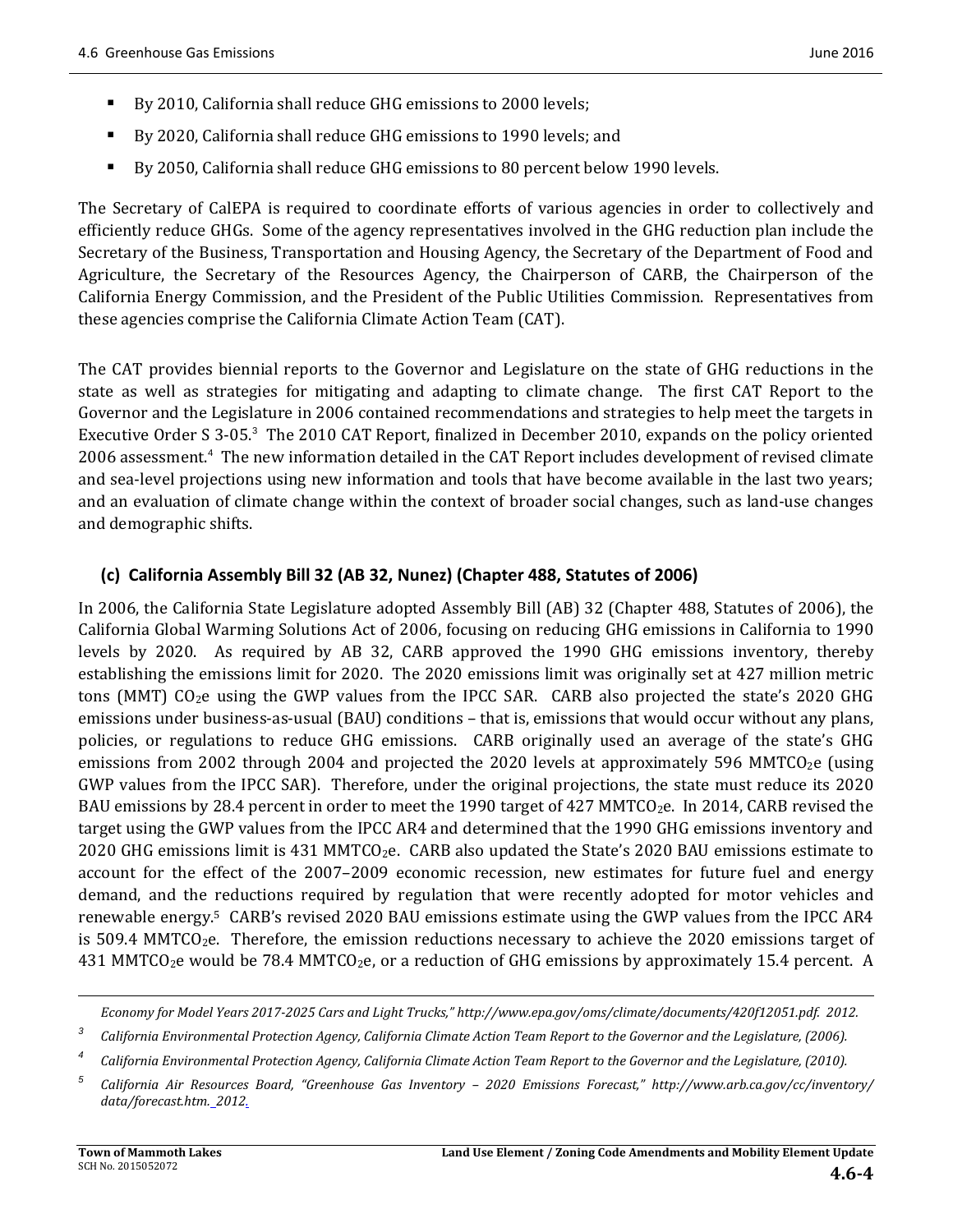summary of the GHG emissions reductions required under AB 32 is provided in **Table 4.6-1**, *Estimated Greenhouse Gas Emissions Reductions Required by AB 32*. 

#### **Table 4.6‐1**

#### **Estimated Greenhouse Gas Emissions Reductions Required by AB 32**

| <b>Emissions Category</b>                                                                                                                                                                                                                                                                                                                                     | GHG Emissions (MMTCO <sub>2</sub> e) |
|---------------------------------------------------------------------------------------------------------------------------------------------------------------------------------------------------------------------------------------------------------------------------------------------------------------------------------------------------------------|--------------------------------------|
| 2008 Scoping Plan (IPCC SAR)                                                                                                                                                                                                                                                                                                                                  |                                      |
| 2020 BAU Forecast (CARB 2008 Scoping Plan Estimate)                                                                                                                                                                                                                                                                                                           | 596                                  |
| 2020 Emissions Target Set by AB 32 (i.e., 1990 level)                                                                                                                                                                                                                                                                                                         | 427                                  |
| Reduction below Business-As-Usual necessary to achieve                                                                                                                                                                                                                                                                                                        |                                      |
| 1990 levels by 2020                                                                                                                                                                                                                                                                                                                                           | $169(28.4%)$ <sup>a</sup>            |
| 2011 Scoping Plan (IPCC AR4)                                                                                                                                                                                                                                                                                                                                  |                                      |
| 2020 BAU Forecast (CARB 2011 Scoping Plan Estimate)                                                                                                                                                                                                                                                                                                           | 509.4                                |
| 2020 Emissions Target Set by AB 32 (i.e., 1990 level)                                                                                                                                                                                                                                                                                                         | 431                                  |
| Reduction below Business-As-Usual necessary to achieve                                                                                                                                                                                                                                                                                                        |                                      |
| 1990 levels by 2020                                                                                                                                                                                                                                                                                                                                           | $78.4(15.4\%)$ <sup>b</sup>          |
|                                                                                                                                                                                                                                                                                                                                                               |                                      |
| $MMTCO2e$ = million metric tons of carbon dioxide equivalents                                                                                                                                                                                                                                                                                                 |                                      |
| $\theta$ = $\theta$ = $\theta$ = $\theta$ = $\theta$ = $\theta$ = $\theta$ = $\theta$ = $\theta$ = $\theta$ = $\theta$ = $\theta$ = $\theta$ = $\theta$ = $\theta$ = $\theta$ = $\theta$ = $\theta$ = $\theta$ = $\theta$ = $\theta$ = $\theta$ = $\theta$ = $\theta$ = $\theta$ = $\theta$ = $\theta$ = $\theta$ = $\theta$ = $\theta$ = $\theta$ = $\theta$ |                                      |

*<sup>a</sup> <sup>596</sup> – <sup>427</sup> <sup>=</sup> <sup>169</sup> / <sup>596</sup> <sup>=</sup> 28.4% <sup>b</sup> 509.4 – <sup>431</sup> <sup>=</sup> 78.4 / 509.4 <sup>=</sup> 15.4%* 

Source: California Air Resources Board, Final Supplement to the AB 32 Scoping Plan Functional Equivalent Document (FED), Attachment D, August 19, 2011; California Air Resources Board, 2020 Business-as-Usual (BAU) Emissions Projection, *2014 Edition, http://www.arb.ca.gov/cc/inventory/data/bau.htm. Accessed November 2015.*

AB 32 defines GHGs as  $CO<sub>2</sub>$ , CH<sub>4</sub>, N<sub>2</sub>O, HFCs, PFCs, and SF<sub>6</sub> and represents the first enforceable statewide program to limit emissions of these GHGs from all major industries with penalties for noncompliance. The law further requires that reduction measures be technologically feasible and cost effective. Under AB 32, CARB has the primary responsibility for reducing GHG emissions. CARB is required to adopt rules and regulations directing state actions that would achieve GHG emissions reductions equivalent to 1990 statewide levels by 2020. On or before June 30, 2007, CARB was required to publish a list of discrete early action GHG emission reduction measures that would be implemented to be made enforceable by 2010. In 2007, CARB published its Final Report for Proposed Early Actions to Mitigate Climate Change in California.<sup>6</sup> This report described recommendations for discrete early action measures to reduce GHG emissions as part of California's AB 32 GHG reduction strategy. Resulting from this are three new regulations proposed to meet the definition of "discrete early action greenhouse gas reduction measures," including the following: a low carbon fuel standard; reduction of HFC 134a (HFC used in automobile air-conditioning systems) emissions from non-professional servicing of motor vehicle air conditioning systems; and improved landfill gas capture. CARB estimates that by 2020, the reductions from those three measures would range from 13 to  $26$  MMTCO<sub>2</sub>e. Six additional early-action regulations were adopted on October 25, 2007 that targeted: motor vehicles; auxiliary engines from docked ships; PFCs from the semiconductor industry; propellants in consumer products; automotive maintenance; and  $SF_6$  from non-electricity sectors.

*<sup>6</sup> California Air Resources Board, Proposed Early Actions to Mitigation Climate Change in California, 2007.*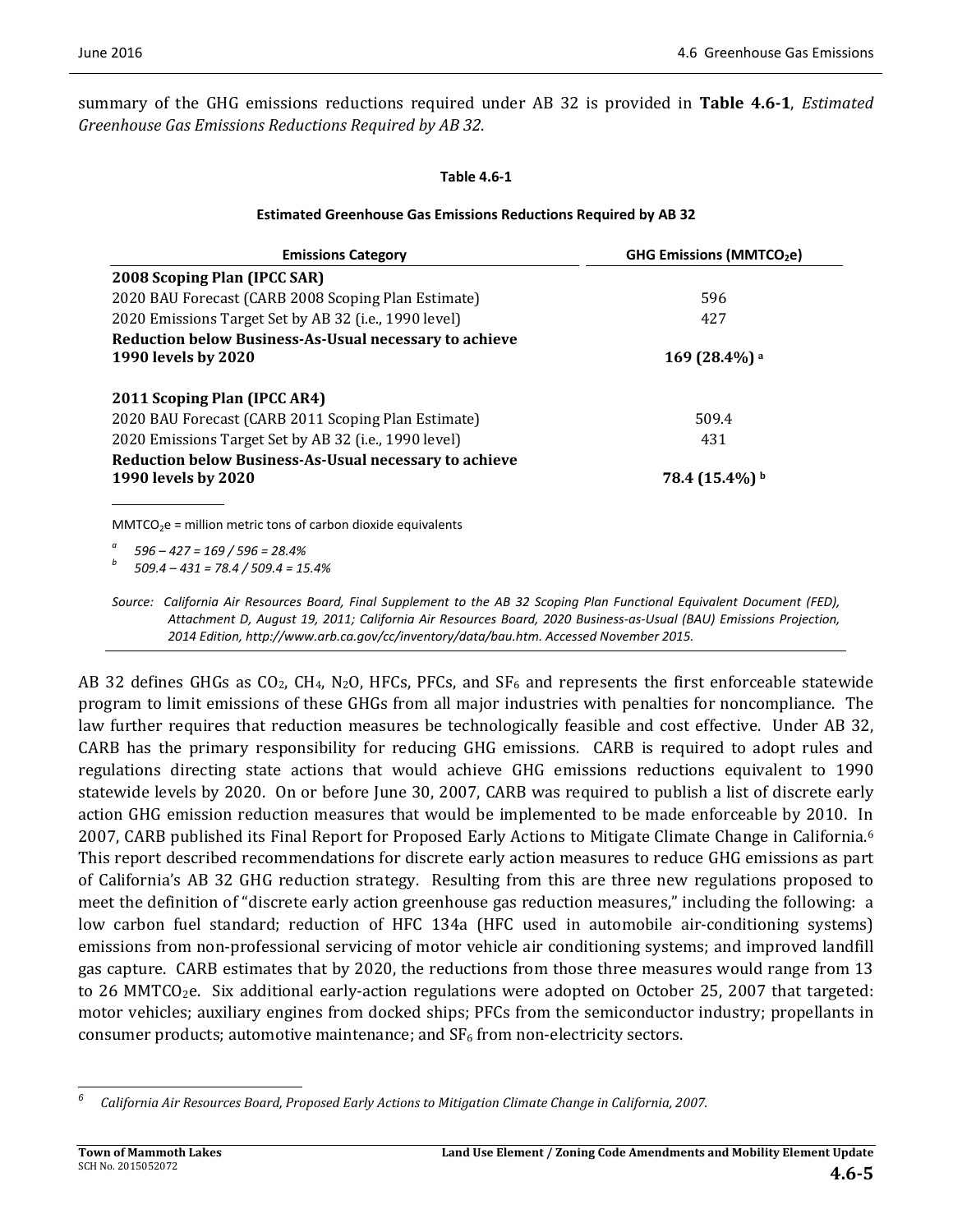### **(d) California Assembly Bill No. 1493 (AB 1493, Pavley), (Chapter 200, Statutes of 2002)**

In response to the transportation sector accounting for more than half of California's  $CO<sub>2</sub>$  emissions, AB 1493 (Chapter 200, Statutes of 2002), enacted on July 22, 2002, required CARB to set GHG emission standards for passenger vehicles, light duty trucks, and other vehicles whose primary use is non-commercial personal transportation manufactured in and after 2009. In setting these standards, CARB must consider cost effectiveness, technological feasibility, economic impacts, and provide maximum flexibility to manufacturers. The State of California in 2004 submitted a request for a waiver from federal clean air regulations, which ordinarily preempts state regulation of motor vehicle emission standards, to allow the state to require reduced tailpipe emissions of  $CO<sub>2</sub>$ . In late 2007, the USEPA denied California's waiver request. In early 2008, the state brought suit against USEPA related to this denial. In January 2009, the President directed the USEPA to assess whether its denial of the waiver was appropriate under the federal Clean Air Act. In June 2009, the USEPA granted California the waiver.

However, as discussed previously, the USEPA and USDOT have adopted federal standards for model year 2012 through 2016 light-duty vehicles. In light of the USEPA and USDOT standards, California - and states adopting California emissions standards - have agreed to defer to the proposed national standard through model year 2016. The 2016 endpoint of the federal and state standards is similar, although the federal standard ramps up slightly more slowly than required under the state standard. The state standards (called the Pavley standards) require additional reductions in  $CO<sub>2</sub>$  emissions beyond model year 2016 (referred to as Pavley Phase II standards). As noted above, the USEPA and USDOT have adopted GHG emission standards for model year 2017 through 2025 vehicles. These standards are slightly different from the Pavley Phase II standards, but the State of California has agreed not to contest these standards, in part due to the fact that while the national standard would achieve slightly less reductions in California, it would achieve greater reductions nationally and is stringent enough to meet state GHG emission reduction goals.<sup>7</sup> On November 15, 2012, CARB approved an amendment that allows manufacturers to comply with the 2017-2025 national standards to meet state law.

#### **(e) Executive Order S‐01‐07**

Executive Order S-01-07 was enacted by the Governor on January 18, 2007. The order mandates the following:  $(1)$  that a statewide goal be established to reduce the carbon intensity of California's transportation fuels by at least 10 percent by 2020; and  $(2)$  that a Low Carbon Fuel Standard (LCFS) for transportation fuels be established in California.

# **(f) Senate Bill 97 (SB 97, Dutton) (Chapter 185, Statutes of 2007)**

Senate Bill (SB) 97 (Chapter 185, Statutes of 2007), enacted in 2007, amended CEQA to clearly establish that GHG emissions and the effects of GHG emissions are appropriate subjects for CEQA analysis. It directed the California Office of Planning and Research to develop revisions to the State CEQA Guidelines "for the mitigation of GHG emissions or the effects of GHG emissions" and directed the Resources Agency to certify and adopt these revised State CEQA Guidelines by January 2010. The revisions were completed in March 2010 and codified into the California Code of Regulations and became effective within 120 days pursuant to

 *7 California Air Resources Board, "Advanced Clean Cars Summary," http://www.arb.ca.gov/msprog/clean\_cars/acc%20summary‐ final.pdf. Accessed June 2013.*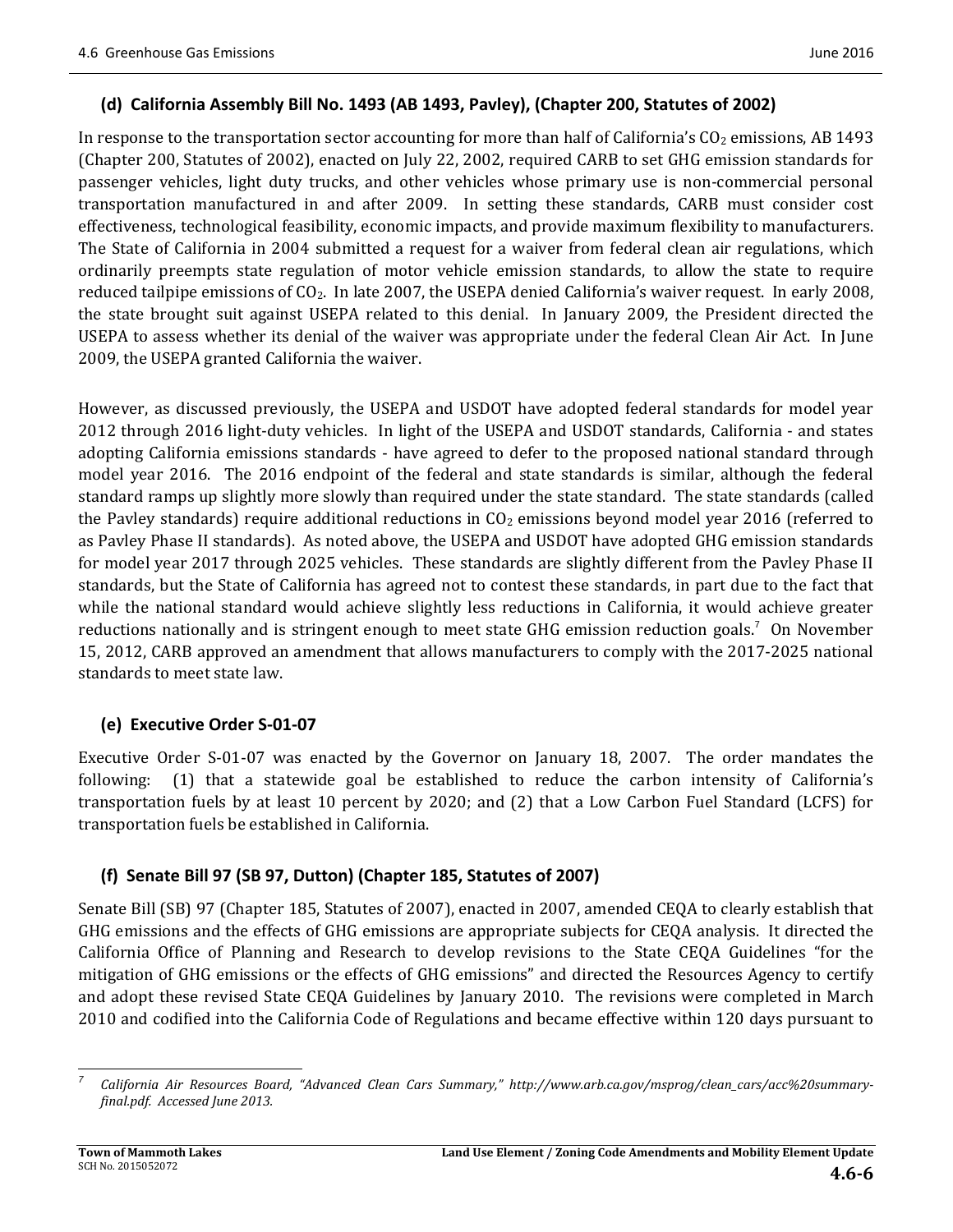CEQA. The amendments provide regulatory guidance for the analysis and mitigation of the potential effects of GHG emissions. The CEQA Guidelines require:

- Inclusion of GHG analyses in CEQA documents;
- Determination of significance of GHG emissions; and
- If significant GHG emissions would occur, adoption of mitigation to address significant emissions.

# **(g) Senate Bill 375 (SB 375, Steinberg) (Chapter 728, Statutes of 2008)**

SB 375 (Chapter 728, Statutes of 2008), which establishes mechanisms for the development of regional targets for reducing passenger vehicle greenhouse gas emissions, was adopted by the State on September 30, 2008. Under SB 375, CARB is required, in consultation with each Metropolitan Planning Organization (MPO) in the State, to set regional GHG reduction targets for the passenger vehicle and light-duty truck sector for 2020 and 2035. Of note, the proposed reduction targets explicitly exclude emission reductions expected from the AB 1493 and the low carbon fuel standard regulations.

The Mono County Local Transportation Commission (LTC) is the designated Regional Transportation Planning Agency for the Town of Mammoth Lakes; however, the Mono County LTC is not within the jurisdiction of any of the State's MPOs. As a result, the Mono County LTC is exempt from the GHG reduction requirements of SB 375. According to CARB, the initial GHG reduction targets established under SB 375 apply to approximately 95 percent of the State's population, vehicle miles traveled (VMT), and passenger vehicle GHG emissions.<sup>8</sup> Some of the smaller MPOs had relatively small or zero GHG reduction requirements in the initial target setting. CARB has indicated it would reevaluate the targets for future updates. As such, the Mono County LTC, along with the other 20 county LTCs that are not within an MPO, comprise less than five percent of the State's GHG emissions from the portion of the transportation sector that is the subject of SB 375. 

# **(h) Title 24, Building Standards Code and CALGreen Code**

The California Energy Commission first adopted the Energy Efficiency Standards for Residential and Nonresidential Buildings (California Code of Regulations, Title 24, Part 6) in 1978 in response to a legislative mandate to reduce energy consumption in the state. Although not originally intended to reduce GHG emissions, increased energy efficiency, and reduced consumption of electricity, natural gas, and other fuels would result in fewer GHG emissions from residential and nonresidential buildings subject to the standard. The standards are updated periodically to allow for the consideration and inclusion of new energy efficiency technologies and methods.

Part 11 of the Title 24 Building Standards Code is referred to as the California Green Building Standards (CALGreen) Code. The purpose of the CALGreen Code is to "improve public health, safety and general welfare by enhancing the design and construction of buildings through the use of building concepts having a positive environmental impact and encouraging sustainable construction practices in the following categories:  $(1)$  Planning and design;  $(2)$  Energy efficiency;  $(3)$  Water efficiency and conservation;  $(4)$ 

 *8* California Air Resources Board, Staff Report, Proposed Regional Greenhouse Gas Emission Reduction Targets For Automobiles And *Light Trucks Pursuant To Senate Bill 375, (2010).*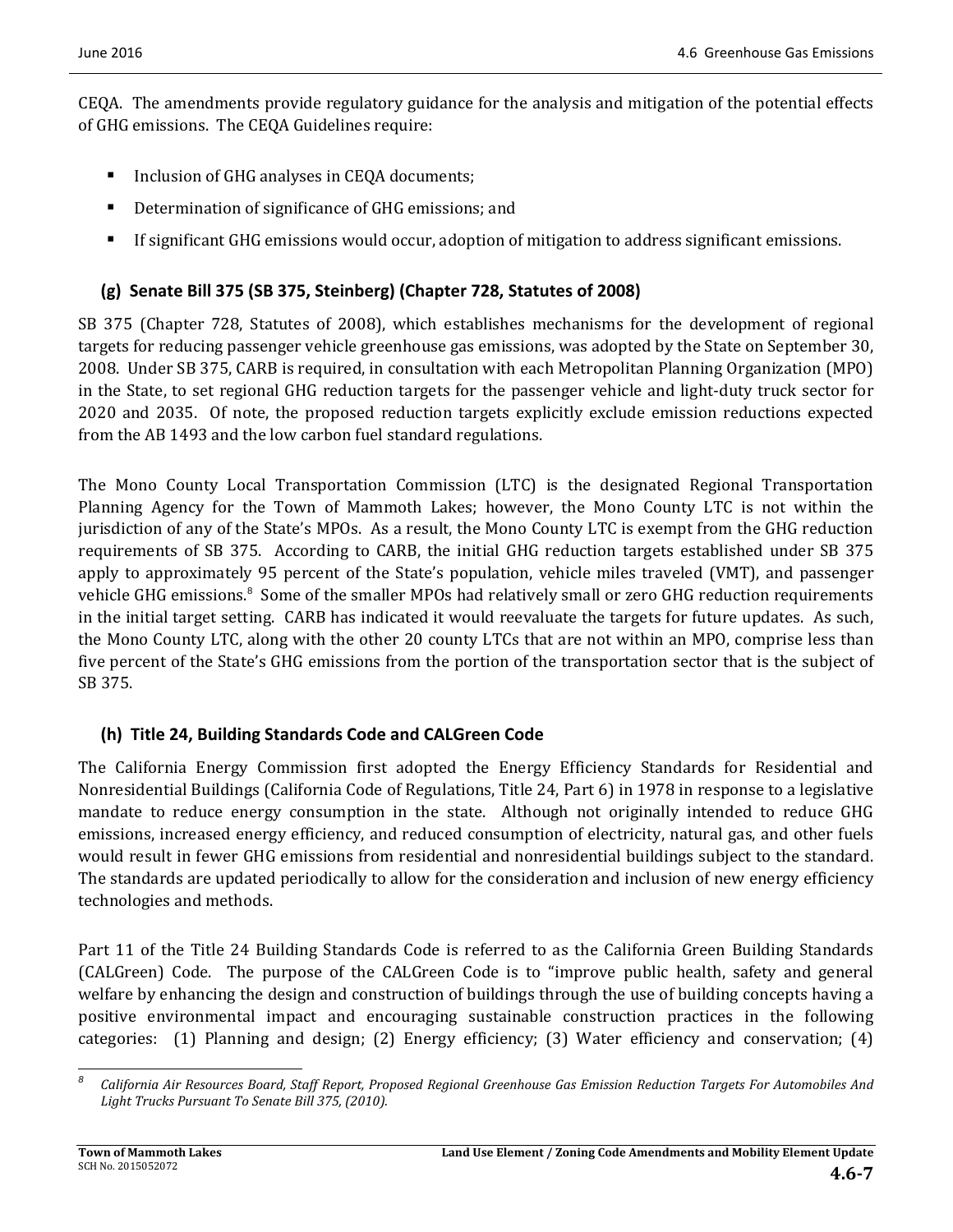Material conservation and resource efficiency; and (5) Environmental air quality."<sup>9</sup> The CALGreen Code is not intended to substitute for or be identified as meeting the certification requirements of any green building program that is not established and adopted by the California Building Standards Commission. When the CALGreen Code went into effect in 2009, compliance through 2010 was voluntary. As of January 1, 2011, the CALGreen Code is mandatory for all new buildings constructed in the state. The CALGreen Code establishes mandatory measures for new residential and non-residential buildings. Such mandatory measures include energy efficiency, water conservation, material conservation, planning and design and overall environmental quality.<sup>10</sup> The CALGreen Code was most recently updated in 2013 to include new mandatory measures for residential as well as nonresidential uses; the new measures took effect on January 1, 2014.<sup>11</sup>

### **(i) Renewables Portfolio Standard**

SB 1078 (Chapter 516, Statutes of 2002) requires retail sellers of electricity, including investor-owned utilities and community choice aggregators, to provide at least 20 percent of their supply from renewable sources by 2017. SB 107 (Chapter 464, Statutes of 2006) changed the target date to 2010. In November 2008, Governor Schwarzenegger signed Executive Order S-14-08, which expands the State's Renewables Portfolio Standard to 33 percent renewable power by 2020. Pursuant to Executive Order S-21-09, CARB was also preparing regulations to supplement the Renewables Portfolio Standard with a Renewable Energy Standard that will result in a total renewable energy requirement for utilities of 33 percent by 2020. But on April 12, 2011, Governor Jerry Brown signed SB X1-2 to increase California's RPS to 33 percent by 2020. SB 350 (Chapter 547, Statues of 2015), signed into law on October 7, 2015, further increased the Renewables Portfolio Standard to 50 percent by 2030. The legislation also included interim targets of 40 percent by 2024 and 45 percent by 2027. 

# **(3) Regional**

The Project Areas are located in the Town of Mammoth Lakes in Mono County. The Great Basin Unified Air Pollution Control District (GBUAPCD) is responsible for air quality planning and permitting and developing rules and regulations to bring the area into attainment of the ambient air quality standards. This is accomplished through air quality monitoring, evaluation, education, implementation of control measures to reduce emissions from stationary sources, permitting and inspection of pollution sources, enforcement of air quality regulations, and by supporting and implementing measures and strategies to reduce emissions from motor vehicles and VMT.

# **(4) Town of Mammoth Lakes**

# **(a) Mammoth Lakes Plans and Policies**

The Town of Mammoth Lakes General Plan includes goals and policies related to climate change and GHG emissions. Additionally, the Resource Management and Conservation Element of the General Plan includes goals and policies related to energy conservation and resources, green building practices, and air quality that would aid to reduce GHG emissions in the Town. Refer to Subsection 4.6.2.c for a list of these goals and policies. 

<sup>&</sup>lt;u> 1989 - Johann Stein, fransk politik (d. 1989)</u> *9 California Building Standards Commission, 2010 California Green Building Standards Code, (2010).*

*<sup>10</sup> California Building Standards Commission, 2010 California Green Building Standards Code, (2010).*

*<sup>11</sup> California Building Standards Commission, 2010 California Green Building Standards Code, (2010).*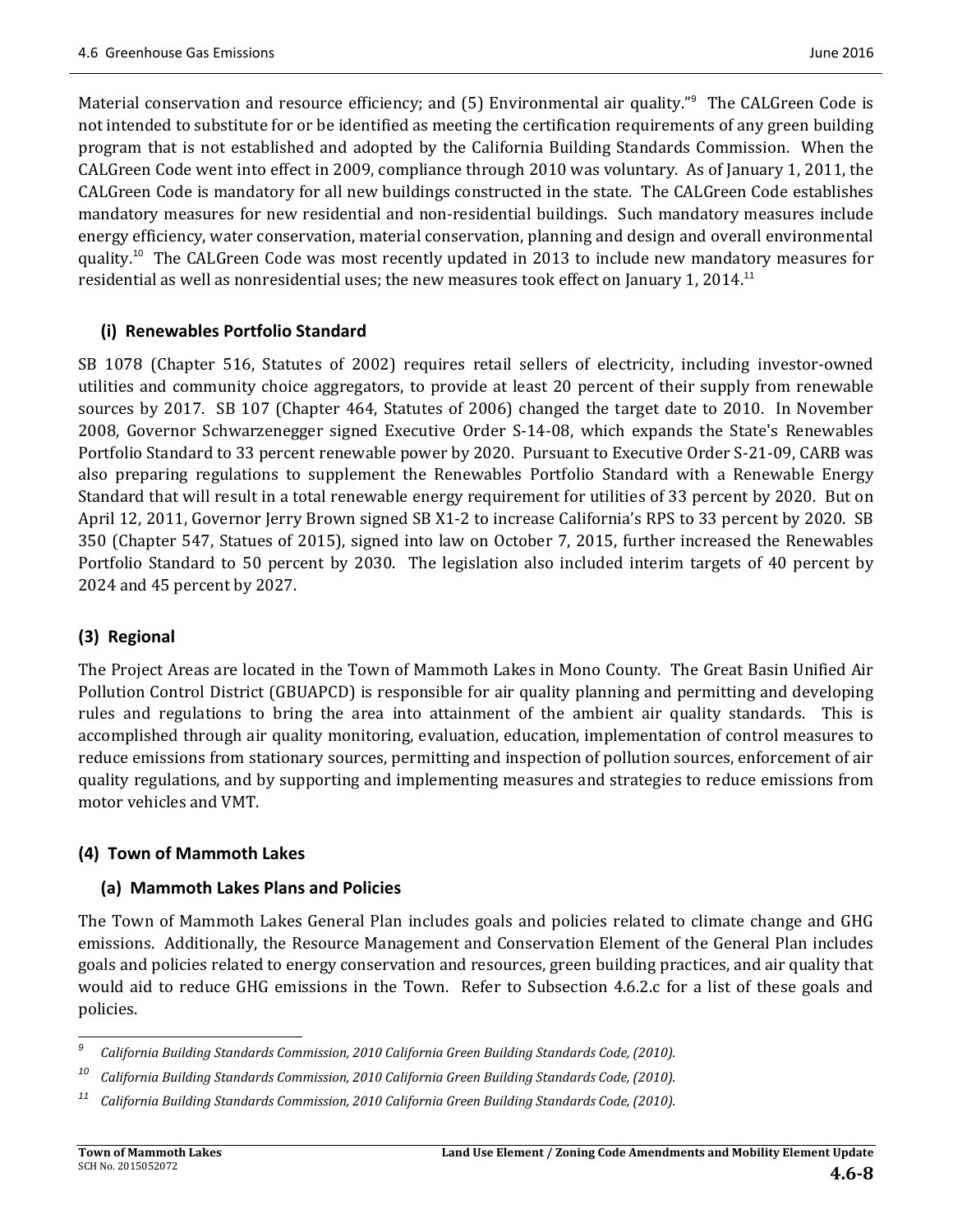### **(b) Mammoth Lakes Municipal Code**

The Town of Mammoth Lakes has adopted by reference the CALGreen Code in Chapter 15.04 of the Municipal Code. As discussed previously, the CALGreen Code establishes mandatory measures for new residential and non-residential buildings. Such mandatory measures include energy efficiency, water conservation, material conservation, planning and design and overall environmental quality.

# **b. Existing Conditions**

### **(1) Greenhouse Gas Emissions Inventory**

Worldwide man-made emissions of GHGs were approximately  $49,000$  MMTCO<sub>2</sub>e annually including ongoing emissions from industrial and agricultural sources and emissions from land use changes (e.g., deforestation).<sup>12</sup> Emissions of  $CO<sub>2</sub>$  emissions from fossil fuel use and industrial processes accounts for 65 percent of the total while  $CO<sub>2</sub>$  emissions from all sources accounts for 76 percent of the total. Methane emissions account for 16 percent and  $N_2O$  emissions for 6.2 percent. In 2013, the United States was the world's second largest emitter of carbon dioxide at 5,300 MMT (China was the largest emitter of carbon dioxide at  $10,300$  MMT).<sup>13</sup>

The California Air Resources Board (CARB) compiles GHG inventories for the State of California. Based on the 2013 GHG inventory data (i.e., the latest year for which data are available from CARB), California emitted  $457.2$  MMTCO<sub>2</sub>e including emissions resulting from imported electrical power and  $417.2$  MMTCO<sub>2</sub>e excluding emissions related to imported power.<sup>14</sup> Between 1990 and 2013, the population of California grew by approximately 8.2 million (from 29.8 to 38.0 million).<sup>15</sup> This represents an increase of approximately 27.5 percent from 1990 population levels. In addition, the California economy, measured as gross state product, grew from \$773 billion in 1990 to \$2.21 trillion in 2013 representing an increase of approximately 186 percent.<sup>16</sup> Despite the population and economic growth, California's net GHG emissions only grew by approximately 6 percent between 1990 and 2013. The California Energy Commission (CEC) attributes the slow rate of growth to the success of California's renewable energy programs and its commitment to clean air and clean energy.<sup>17</sup> **Table 4.6‐2**, *State of California Greenhouse Gas Emissions,* identifies and quantifies statewide anthropogenic GHG emissions and sinks (e.g., carbon sequestration due to forest growth) in 1990 and 2013 (i.e., the most recent year in which data are available from CARB). As shown in the table, the transportation sector is the largest contributor to statewide GHG emissions at 37 percent in 2013.

*<sup>12</sup> Intergovernmental Panel on Climate Change, Fifth Assessment Report Synthesis Report, (2014).*

<sup>&</sup>lt;sup>13</sup> PBL Netherlands Environmental Assessment Agency and the European Commission Joint Research Center, Trends in Global CO<sub>2</sub> *Emissions 2014 Report, (2014).*

<sup>&</sup>lt;sup>14</sup> California Air Resources Board, "California Greenhouse Gas 2000-2013 Inventory by Scoping Plan Category - Summary," *http://www.arb.ca.gov/cc/inventory/data/data.htm. Accessed April 2016.*

*<sup>15</sup> U.S. Census Bureau, "California, Population of Counties by Decennial Census: 1900 to 1990," http://quickfacts.census.gov/qfd/states/06000lk.html. Accessed November 2015; California Department of Finance, "E‐5 Population and Housing Estimates for Cities, Counties and the State, January 2011‐2015, with 2010 Benchmark," http://www.dof.ca.gov/research/demographic/reports/estimates/e‐5/2011‐20/view.php. Accessed November 2015.*

*<sup>16</sup> California Department of Finance, "Financial & Economic Data: Gross Domestic Product, California," http://www.dof.ca.gov/HTML/FS\_DATA/LatestEconData/FS\_Misc.htm. Accessed November 2015. Amounts are based on current dollars as of the date of the report (June 2015).*

<sup>&</sup>lt;sup>17</sup> California Energy Commission, Inventory of California Greenhouse Gas Emissions and Sinks 1990 to 2004, (2006).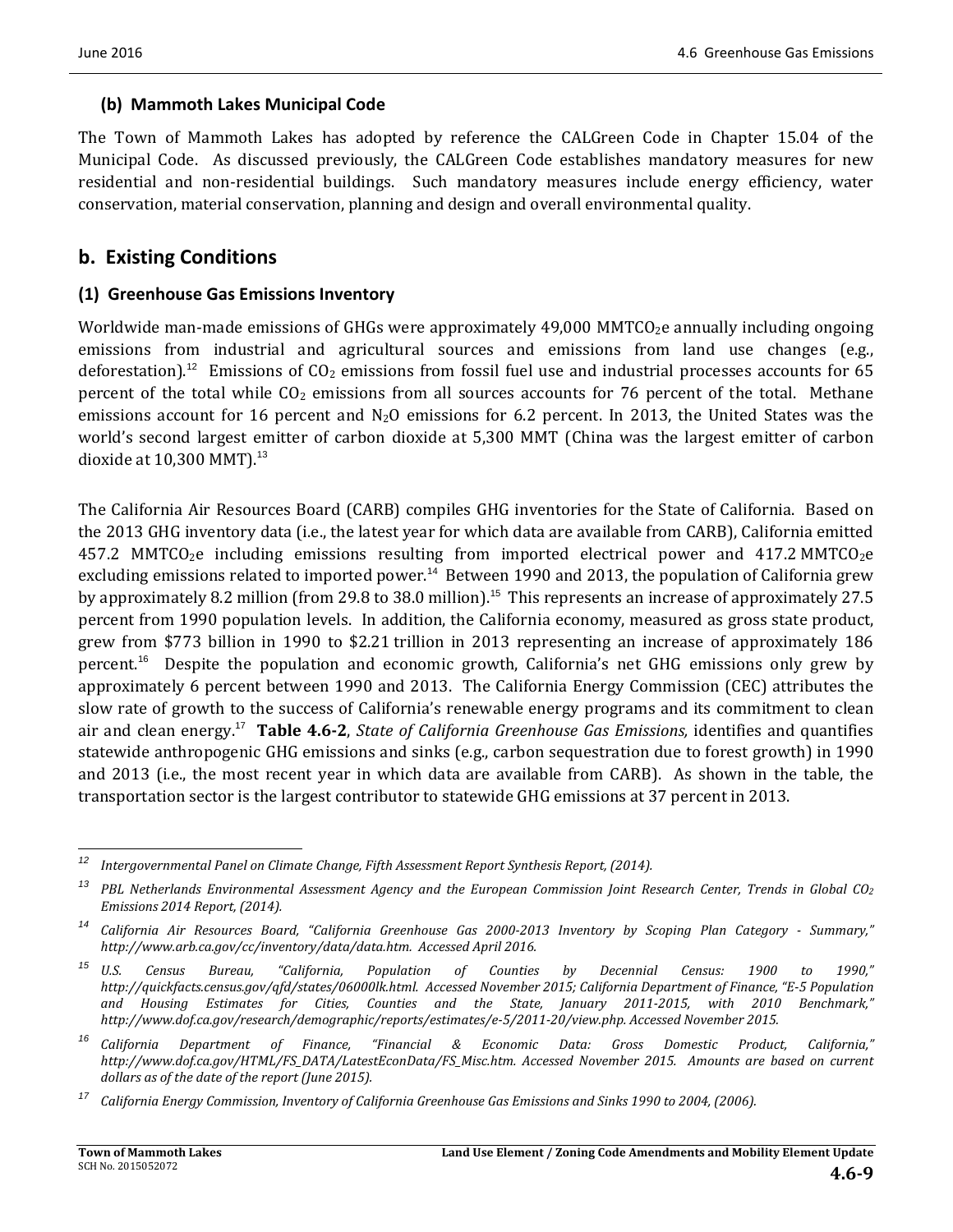#### **Table 4.6‐2**

#### **State of California Greenhouse Gas Emissions**

|                                  | <b>Total 1990</b>                         |                                 | <b>Total 2013</b>                         |                                 |
|----------------------------------|-------------------------------------------|---------------------------------|-------------------------------------------|---------------------------------|
|                                  | <b>Emissions using</b><br><b>IPCC SAR</b> | Percent of<br><b>Total 1990</b> | <b>Emissions using</b><br><b>IPCC AR4</b> | Percent of<br><b>Total 2013</b> |
| Category                         | (MMTCO <sub>2</sub> e)                    | <b>Emissions</b>                | (MMTCO <sub>2</sub> e)                    | <b>Emissions</b>                |
| Transportation                   | 150.7                                     | 35%                             | 169.0                                     | 37%                             |
| Electric Power                   | 110.6                                     | 26%                             | 90.5                                      | 20%                             |
| Commercial                       | 14.4                                      | 3%                              | 13.3                                      | 3%                              |
| Residential                      | 29.7                                      | 7%                              | 28.1                                      | 6%                              |
| Industrial                       | 103.0                                     | 24%                             | 92.7                                      | 20%                             |
| Recycling and Waste <sup>a</sup> |                                           |                                 | 8.9                                       | 2%                              |
| High GWP/Non-Specified b         | 1.3                                       | $< 1\%$                         | 18.5                                      | 4%                              |
| Agriculture/Forestry             | 23.6                                      | 6%                              | 36.2                                      | 8%                              |
| <b>Forestry Sinks</b>            | $-6.7$                                    |                                 | $--- C$                                   | --                              |
| <b>Net Total (IPCC SAR)</b>      | 426.6                                     | 100%                            | $- -$                                     | --                              |
| Net Total (IPCC AR4) d           | 431                                       | 100%                            | 457.2                                     | 100%                            |

*<sup>a</sup> Included in other categories for the 1990 emissions inventory.*

*<sup>b</sup> High GWP gases are not specifically called out in the 1990 emissions inventory.*

*<sup>c</sup> Revised methodology under development (not reported for 2013).*

*<sup>d</sup> CARB revised the State's 1990 level GHG emissions using GWPs from the IPCC AR4.*

Sources: California Air Resources Board, Staff Report - California 1990 Greenhouse Gas Emissions Level and 2020 *Emissions Limit, (2007); California Air Resources Board, "California Greenhouse Gas 2000‐2013 Inventory by Scoping Plan Category – Summary," http://www.arb.ca.gov/cc/inventory/data/data.htm. Accessed April 2016.*

# **(2) Existing Greenhouse Gas Emissions**

The Town of Mammoth Lakes is currently developed with a mix of residential units, hotel/lodging, commercial services, including outdoor and recreational uses, for residents and visitors to the Town, and limited industrial uses. The existing uses include retail, restaurants, cinema, equipment rental, storage, laundromat, gas stations, banks, pet supplies, offices, residences, churches, day care, visitor accommodations, and some construction related uses. The existing development within the Project Area and Townwide is provided in Chapter 2.0, *Project Description*. The Transportation Impact Analysis for the Project<sup>18</sup> provides an estimate of the existing VMT for the Town of Mammoth Lakes. According to the Transportation Impact Analysis the existing VMT estimates for the Town roadways included in the modeling analysis is 152,844 VMT per day or approximately 41.3 million VMT per year.

Sources of GHG emissions in the Project Area consist primarily of area, energy, water, and solid waste sources from commercial uses within the approximately 122-acre commercially designated area that would be covered by the proposed Land Use Element/Zoning Code Amendments and mobile sources associated

 *<sup>18</sup> LSC Transportation Consultants, Inc., Mammoth Mobility Element Transportation Impact Analysis, 2016.*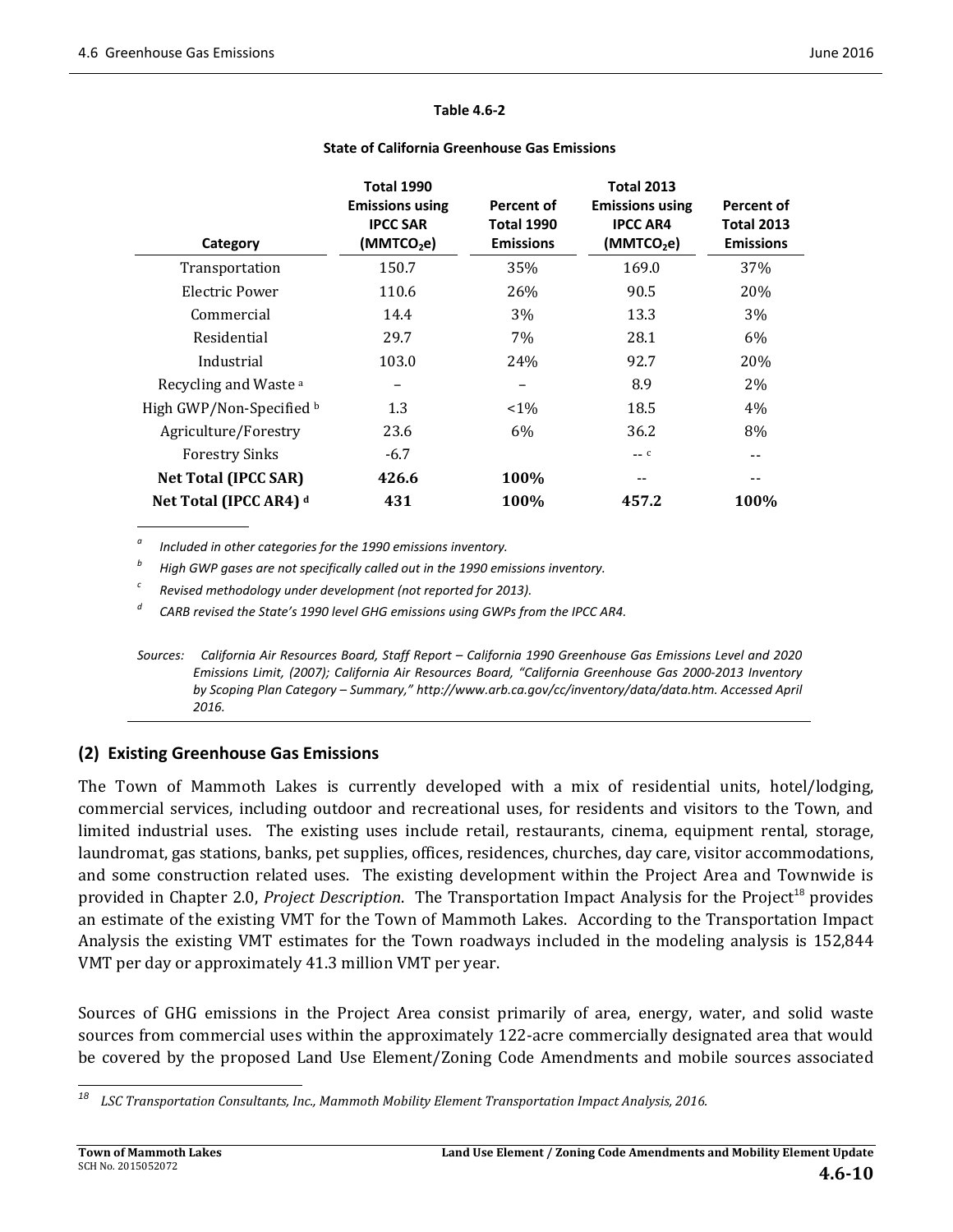with vehicle travel along Town roadways that would be affected by both the proposed Land Use Element/Zoning Code Amendments and Mobility Element Update. Under CEQA, the baseline environmental setting is established at the time that environmental assessment commences. Therefore, the existing Project Area emissions serves as the baseline and the operational GHG emissions impacts for the Project are assessed based on the incremental change in emissions from future development resulting from the proposed Land Use Element/Zoning Code Amendments and improvements occurring under the Mobility Element Update.

# **(3) Effects of Global Climate Change**

The scientific community's understanding of the fundamental processes responsible for global climate change has improved over the past decade, and its predictive capabilities are advancing. However, there remain significant scientific uncertainties in, for example, predictions of local effects of climate change, occurrence, frequency, and magnitude of extreme weather events, effects of aerosols, changes in clouds, shifts in the intensity and distribution of precipitation, and changes in oceanic circulation. Due to the complexity of the Earth's climate system and inability to accurately model it, the uncertainty surrounding climate change may never be completely eliminated. Nonetheless, the IPCC, in its *Fifth Assessment Report*, *Summary for Policy Makers*, stated that, "it is *extremely likely* that more than half of the observed increase in global average surface temperature from 1951 to 2010 was caused by the anthropogenic increase in greenhouse gas concentrations and other anthropogenic forcings together."<sup>19</sup> A report from the National Academy of Sciences concluded that 97 to 98 percent of the climate researchers most actively publishing in the field support the tenets of the IPCC in that climate change is very likely caused by human (i.e., anthropogenic) activity. $20$ 

According to CARB, the potential impacts in California due to global climate change may include: loss in snow pack; sea level rise; more extreme heat days per year; more high ozone days; more large forest fires; more drought years; increased erosion of California's coastlines and sea water intrusion into the Sacramento and San Joaquin Deltas and associated levee systems; and increased pest infestation.<sup>21</sup> Below is a summary of some of the potential effects, reported by an array of studies that could be experienced in California as a result of global warming and climate change.

# **(a) Air Quality**

Higher temperatures, conducive to air pollution formation, could worsen air quality in California. Climate change may increase the concentration of ground-level ozone, but the magnitude of the effect, and therefore, its indirect effects, are uncertain. If higher temperatures are accompanied by drier conditions, the potential for large wildfires could increase, which, in turn, would further worsen air quality. However, if higher temperatures are accompanied by wetter, rather than drier conditions, the rains would tend to temporarily clear the air of particulate pollution and reduce the incidence of large wildfires, thus ameliorating the pollution associated with wildfires. Additionally, severe heat accompanied by drier conditions and poor air

*<sup>19</sup> Intergovernmental Panel on Climate Change, Fifth Assessment Report, Summary for Policy Makers, (2013) 15.*

<sup>&</sup>lt;sup>20</sup> Anderegg, William R. L., J.W. Prall, J. Harold, S.H., Schneider, Expert Credibility in Climate Change, Proceedings of the National *Academy of Sciences of the United States of America. 2010;107:12107‐12109.*

<sup>&</sup>lt;sup>21</sup> California Environmental Protection Agency, Climate Action Team, Climate Action Team Report to Governor Schwarzenegger and *the Legislature, (2006).*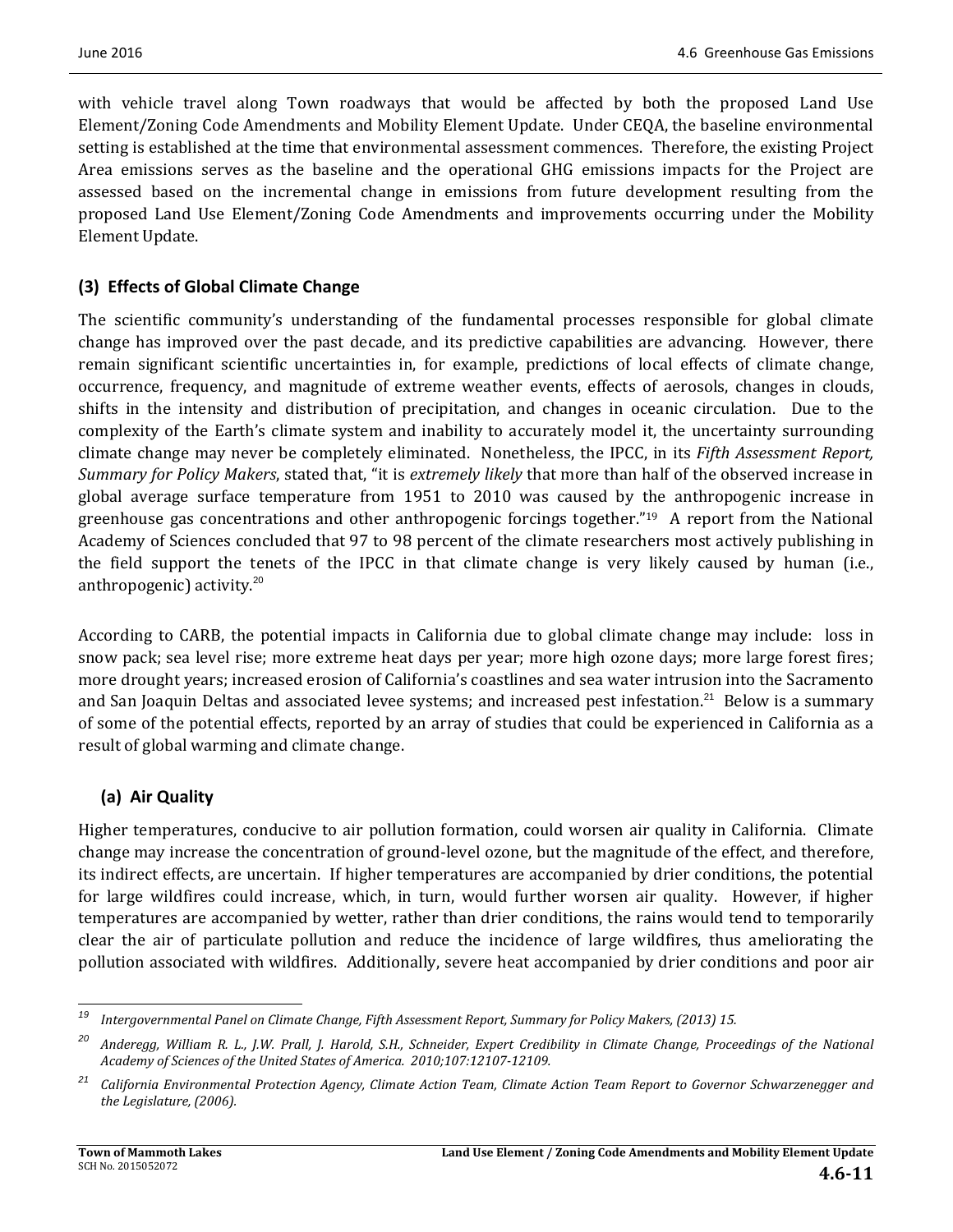quality could increase the number of heat-related deaths, illnesses, and asthma attacks throughout the state $^{22}$ 

In 2009, the California Natural Resources Agency (CNRA) published the *California Climate Adaptation Strategy*<sup>23</sup> as a response to the Governor's Executive Order S-13-2008. The CNRA report lists specific recommendations for state and local agencies to best adapt to the anticipated risks posed by a changing climate. In accordance with the *California Climate Adaptation Strategy*, the CEC was directed to develop a website on climate change scenarios and impacts that would be beneficial for local decision makers.<sup>24</sup> The website, known as Cal-Adapt, became operational in 2011.<sup>25</sup> The information provided from the Cal-Adapt website represents a projection of potential future climate scenarios. The data are comprised of the average values from a variety of scenarios and models and are meant to illustrate how the climate may change based on a variety of different potential social and economic factors. According to the Cal-Adapt website, the Town of Mammoth Lakes area could result in an average increase in temperature of approximately 10 to 17 percent (about  $4.3$  to  $7.4^{\circ}$ F) by 2070-2090, compared to the baseline 1961-1990 period. According to the Cal-Adapt website, Mono County could see a reduction in snow moisture between approximately 40 and 60 percent by 2070-2090, compared to the baseline 1961-1990 period and an increase in the potential amount of area burned by 1.3 to 1.5 times by 2085 compared to the baseline 2010 levels.

# **(b) Water Supply**

Uncertainty remains with respect to the overall impact of global climate change on future water supplies in California. Studies have found that, "Considerable uncertainty about precise impacts of climate change on California hydrology and water resources will remain until we have more precise and consistent information about how precipitation patterns, timing, and intensity will change."<sup>26</sup> For example, some studies identify little change in total annual precipitation in projections for California while others show significantly more precipitation.<sup>27</sup> Warmer, wetter winters would increase the amount of runoff available for groundwater recharge; however, this additional runoff would occur at a time when some basins are either being recharged at their maximum capacity or are already full.<sup>28</sup> Conversely, reductions in spring runoff and higher evapotranspiration because of higher temperatures could reduce the amount of water available for recharge.<sup>29</sup>

The California Department of Water Resources report on climate change and effects on the State Water Project (SWP), the Central Valley Project, and the Sacramento-San Joaquin Delta, concludes that "climate

<u> 1989 - Johann Stein, fransk politik (d. 1989)</u>

*<sup>29</sup> Ibid.*

*<sup>22</sup> California Energy Commission, Scenarios of Climate Change in California: An Overview, February 2006.*  http://www.energy.ca.gov/2005publications/CEC-500-2005-186/CEC-500-2005-186-SF.PDF. Accessed January 2015.

<sup>&</sup>lt;sup>23</sup> California Natural Resources Agency, Climate Action Team, 2009 California Climate Adaptation Strategy: A Report to the Governor of *the State of California in Response to Executive Order S‐13‐2008, (2009).*

*<sup>24</sup> Ibid.*

*<sup>25</sup> The Cal‐Adapt website address is: http://cal‐adapt.org.*

<sup>&</sup>lt;sup>26</sup> Pacific Institute for Studies in Development, Environment and Security, Climate Change and California Water Resources: A Survey *and Summary of the Literature, July 2003. http://www.pacinst.org/reports/climate\_change\_and\_california\_water\_resources.pdf. Accessed January 2015.*

*<sup>27</sup> Ibid*.

*<sup>28</sup> Ibid.*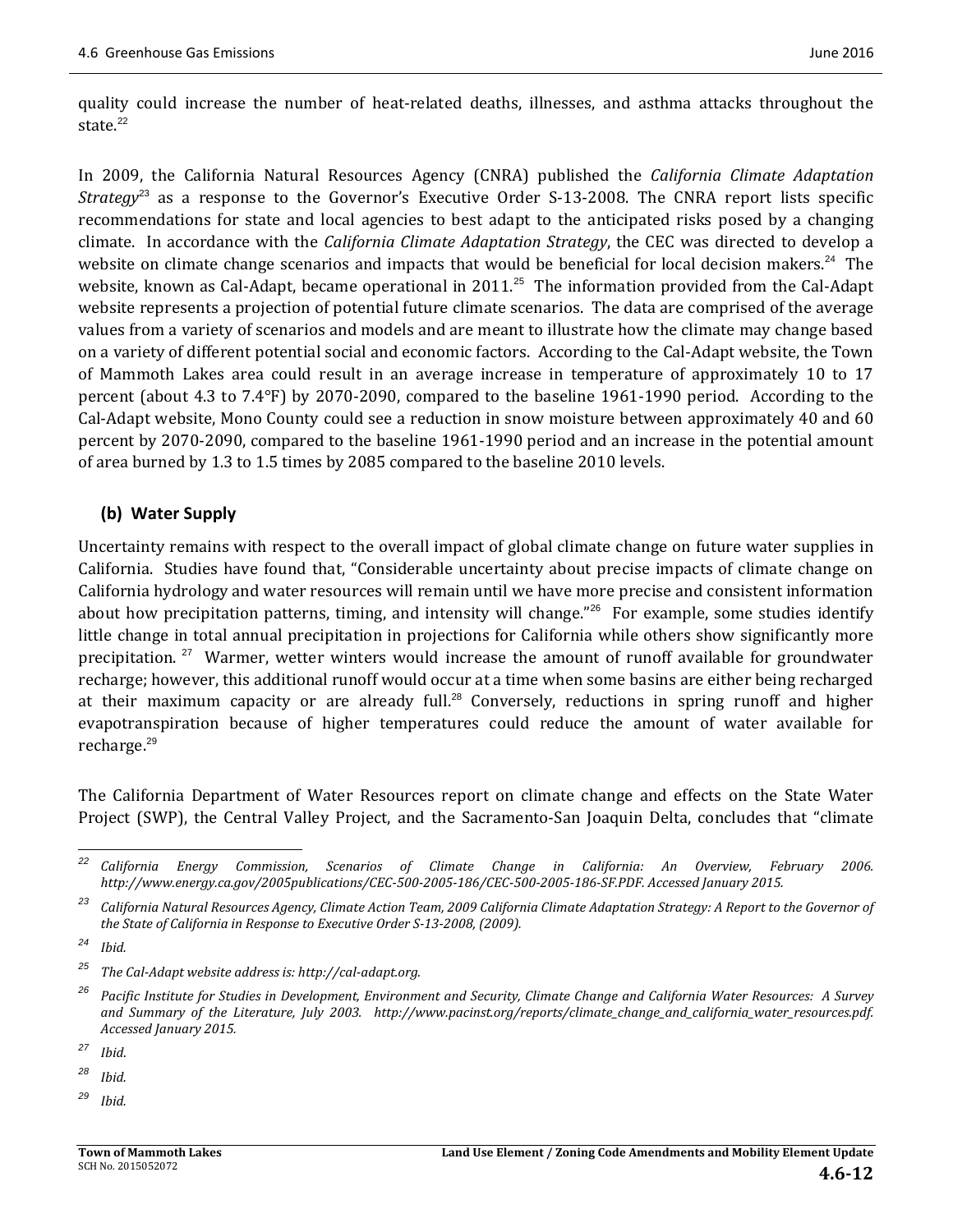change will likely have a significant effect on California's future water resources...[and] future water demand." It also reports that "much uncertainty about future water demand [remains], especially [for] those aspects of future demand that will be directly affected by climate change and warming. While climate change is expected to continue through at least the end of this century, the magnitude and, in some cases, the nature of future changes is uncertain." It also reports that the relationship between climate change and its potential effect on water demand is not well understood, but "[i]t is unlikely that this level of uncertainty will diminish significantly in the foreseeable future." Still, changes in water supply are expected to occur, and many regional studies have shown that large changes in the reliability of water yields from reservoirs could result from only small changes in inflows.<sup>30</sup> In its *Fifth Assessment Report*, the IPCC states "Changes in the global water cycle in response to the warming over the 21st century will not be uniform. The contrast in precipitation between wet and dry regions and between wet and dry seasons will increase, although there may be regional exceptions."<sup>31</sup>

# **(c) Hydrology and Sea Level Rise**

As discussed above, climate changes could potentially affect: the amount of snowfall, rainfall and snow pack; the intensity and frequency of storms; flood hydrographs (flash floods, rain or snow events, coincidental high tide and high runoff events); sea level rise and coastal flooding; coastal erosion; and the potential for salt water intrusion. Sea level rise can be a product of global warming through two main processes: expansion of seawater as the oceans warm, and melting of ice over land. A rise in sea levels could result in coastal flooding and erosion and could jeopardize California's water supply. Increased storm intensity and frequency could affect the ability of flood-control facilities, including levees, to handle storm events.

# **(d) Agriculture**

California has a \$30 billion agricultural industry that produces half the country's fruits and vegetables. Higher  $CO<sub>2</sub>$  levels can stimulate plant production and increase plant water-use efficiency. However, if temperatures rise and drier conditions prevail, water demand could increase; crop-yield could be threatened by a less reliable water supply; and greater ozone pollution could render plants more susceptible to pest and disease outbreaks. In addition, temperature increases could change the time of year certain crops, such as wine grapes, bloom or ripen, and thus affect their quality.<sup>32</sup>

# **(e) Ecosystems and Wildlife**

<u> 1989 - Johann Stein, fransk politik (d. 1989)</u>

Increases in global temperatures and the potential resulting changes in weather patterns could have ecological effects on a global and local scale. Increasing concentrations of GHGs are likely to accelerate the rate of climate change. Scientists expect that the average global surface temperature could rise by 2-11.5°F (1.1-6.4°C) by 2100, with significant regional variation.<sup>33</sup> Soil moisture is likely to decline in many regions, and intense rainstorms are likely to become more frequent. Sea level could rise as much as two feet along most of the U.S. coast. Rising temperatures could have four major impacts on plants and animals: (1) timing

<sup>&</sup>lt;sup>30</sup> California Department of Water Resources Climate Change Report, Progress on Incorporating Climate Change into Planning and *Management of California's Water Resources, July 2006. http://baydeltaoffice.water.ca.gov/climatechange/ DWRClimateChangeJuly06\_update8‐2‐07.pdf. Accessed December 2013.*

*<sup>31</sup> Intergovernmental Panel on Climate Change, Fifth Assessment Report, Summary for Policy Makers, (2013) 20.*

*<sup>32</sup> California Climate Change Center, Our Changing Climate: Assessing the Risks to California, (2006).*

*<sup>33</sup> National Research Council, Advancing the Science of Climate Change, (2010).*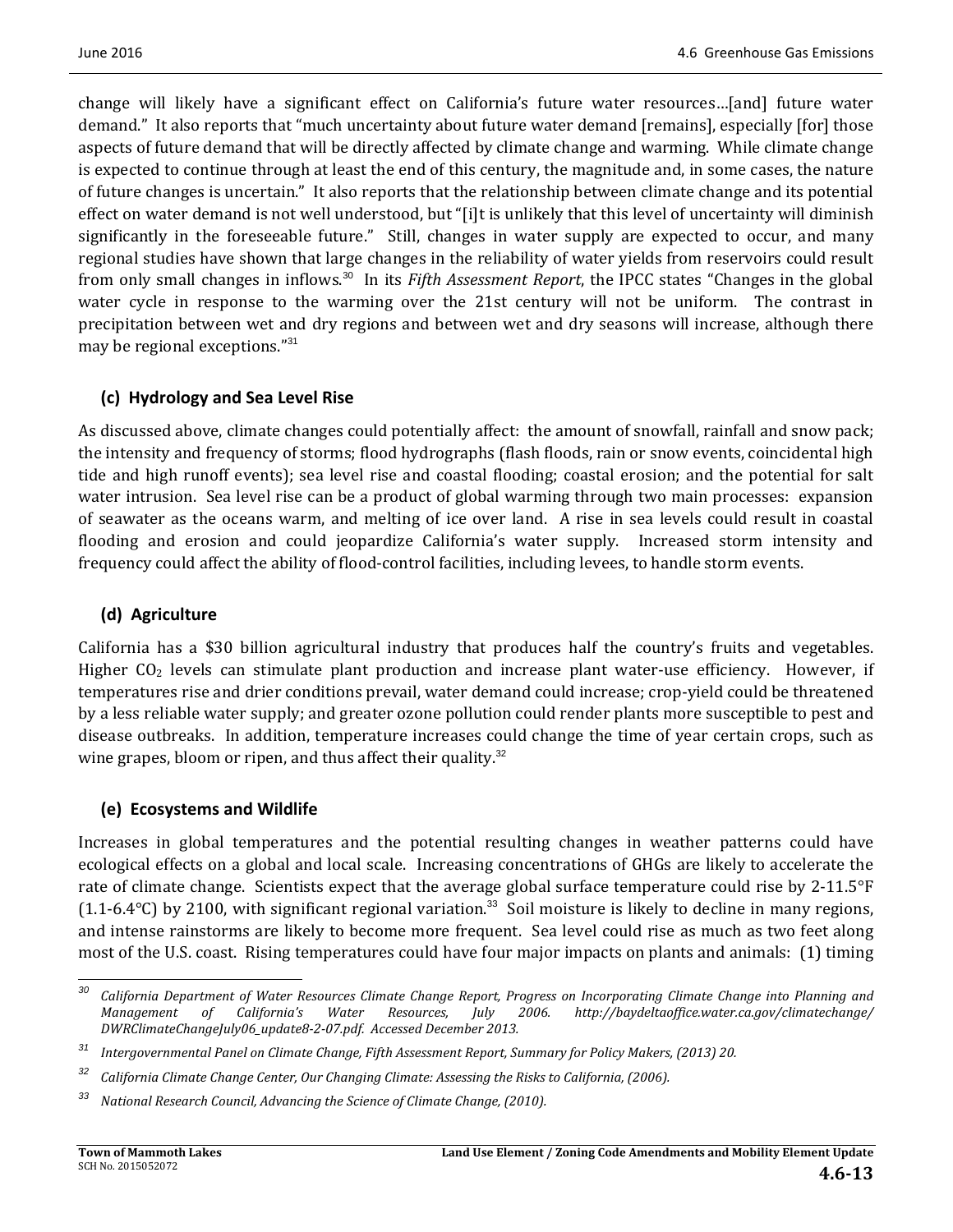of ecological events;  $(2)$  geographic range;  $(3)$  species' composition within communities; and  $(4)$  ecosystem processes such as carbon cycling and storage. $34,35$ 

# **2. METHODOLOGY AND THRESHOLDS**

# **a. Methodology**

The evaluation of potential impacts to GHG emissions that may result from the construction and long-term operations of the Project is conducted as follows:

# **(1) Greenhouse Gas Emissions**

For the purposes of this EIR, total GHG emissions from the Project were quantified to determine whether the associated emissions would substantially help or hinder the state's ability to attain the goals identified in AB 32 (i.e., reduction of statewide GHG emissions to 1990 levels by 2020). As stated above, the mandate of AB 32 demonstrates California's commitment to reducing GHG emissions and the state's associated contribution to climate change, without intending to limit population or economic growth within the state.

The Climate Registry has prepared the General Reporting Protocol for calculating and reporting GHG emissions from a number of general and industry-specific activities.<sup>36</sup> No specific protocols are available for land use projects, so the General Reporting Protocol has been adapted to address GHG emissions from the Project. The information provided in this section is consistent with the General Reporting Protocol minimum reporting requirements. The General Reporting Protocol recommends the separation of GHG emissions into three categories that reflect different aspects of ownership or control over emissions. They include:

- Scope 1: Direct, on-site combustion of fossil fuels (e.g., natural gas, propane, gasoline, and diesel).
- Scope 2: Indirect, off-site emissions associated with purchased electricity or purchased steam.
- Scope 3: Indirect emissions associated with other emissions sources, such as third-party vehicles and embodied energy.<sup>37</sup>

CARB believes that consideration of so-called indirect emissions provides a more complete picture of the GHG footprint of a facility: "As facilities consider changes that would affect their emissions  $-$  addition of a cogeneration unit to boost overall efficiency even as it increases direct emissions, for example - the relative impact on total (direct plus indirect) emissions by the facility should be monitored. Annually reported indirect energy usage also aids the conservation awareness of the facility and provides information" to CARB to be considered for future strategies by the industrial sector.<sup>38</sup> For these reasons, CARB has proposed requiring the calculation of direct and indirect GHG emissions as part of the AB 32 reporting requirements.

*<sup>34</sup> Parmesan, C., 2004. Ecological and Evolutionary Response to Recent Climate Change.* 

<sup>&</sup>lt;sup>35</sup> Parmesan, C and Galbraith, H, 2004. Observed Ecological Impacts of Climate Change in North America. Arlington, VA: Pew. Cent. *Glob. Clim. Change.*

*<sup>36</sup> California Climate Action Registry, General Reporting Protocol Version 3.1, (2009).*

*<sup>37</sup> Embodied energy includes energy required for water pumping and treatment for end‐uses.* 

<sup>&</sup>lt;sup>38</sup> California Air Resources Board, Initial Statement of Reasons for Rulemaking, Proposed Regulation for Mandatory Reporting of *Greenhouse Gas Emissions Pursuant to the California Global Warming Solutions Act of 2006 (AB 32), (2007).*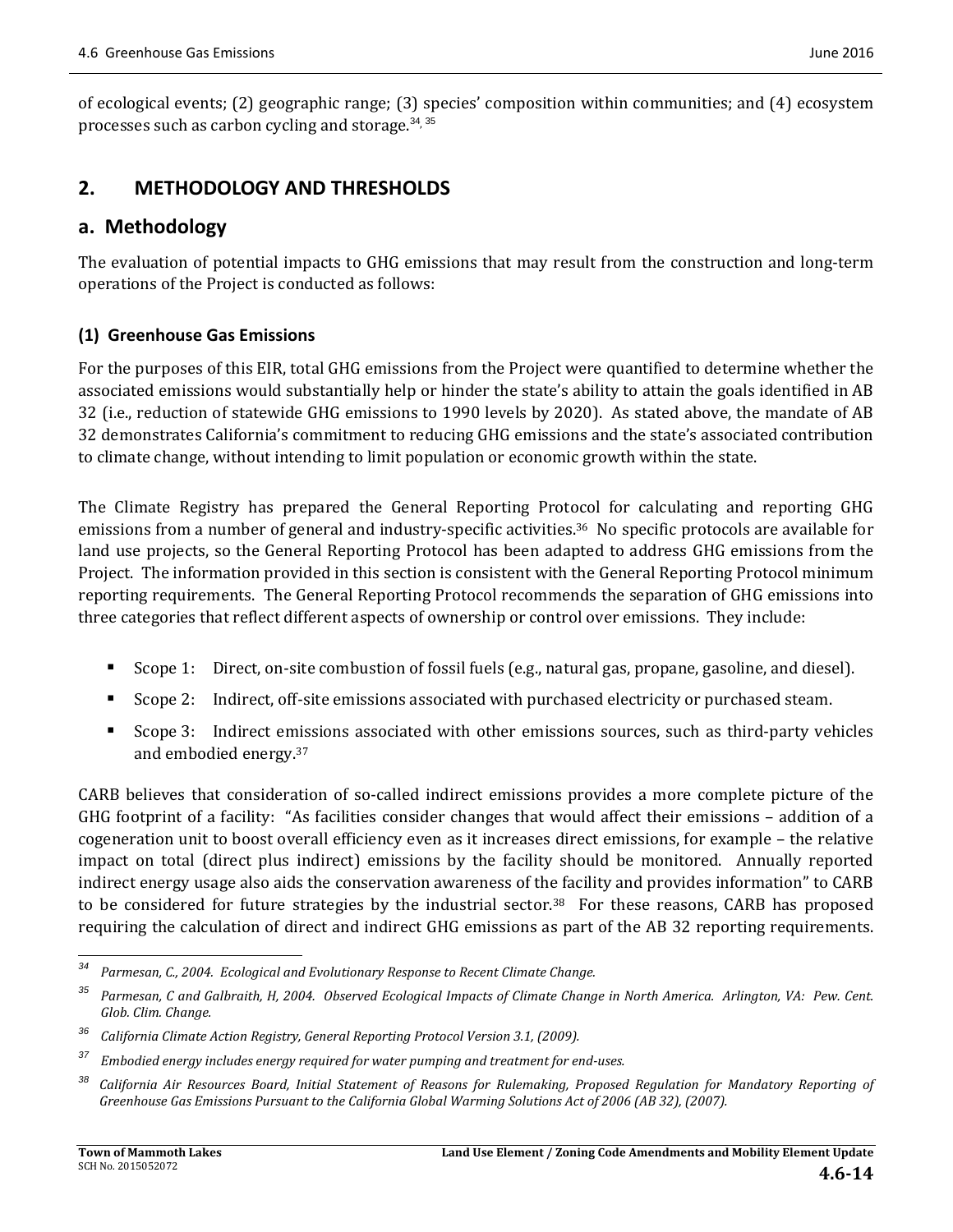Additionally, the Office of Planning and Research directs lead agencies to "make a good-faith effort, based on available information, to calculate, model, or estimate...GHG emissions from a project, including the emissions associated with vehicular traffic, energy consumption, water usage and construction activities."<sup>39</sup> Therefore, direct and indirect emissions have been calculated for the Project.

For purposes of this analysis, it is considered reasonable and consistent with criteria pollutant calculations to consider those GHG emissions resulting from Project-related incremental (net) increase in the use of onroad mobile vehicles, electricity, and natural gas compared to existing conditions. This includes Project construction activities such as demolition, hauling, and construction worker trips. This analysis also considers indirect GHG emissions from water conveyance, wastewater generation, and solid waste handling. Since potential impacts resulting from GHG emissions are long-term rather than acute, GHG emissions are calculated on an annual basis. In order to report total GHG emissions using the  $CO<sub>2</sub>e$  metric, the GWP ratios corresponding to the warming potential of  $CO<sub>2</sub>$  over a 100-year period is used in this analysis.

Construction activity that would occur as a result of the Land Use Element/Zoning Code Amendments and Mobility Element Update has the potential to generate emissions through the use of heavy-duty construction equipment and through vehicle trips generated from construction workers traveling to and from construction sites. Specific project-level developments are not proposed as part of this Project. As a result, specific project-level information, such as construction schedules and import and export soil quantities, are not known and it is not possible to quantify the emissions associated with project-level construction. For the purposes of conducting a programmatic assessment of the Project, construction-related GHG impacts are qualitatively assessed by evaluating consistency with applicable CARB and GBUAPCD measures to reduce construction-related emissions from the combustion of fossil fuels.

The analysis of a project's impact on GHG emissions during long-term project operations typically considers emissions from mobile sources, stationary area point sources, energy and water demand, and wastewater and solid waste generation. The Project's change to a maximum of 2.0 FAR with no cap on the density of units or rooms could potentially increase the number of units/rooms/commercial square footage within the commercially designated areas compared to existing conditions and increase the GHG emissions associated with these sources. Operational air quality impacts are assessed based on the incremental increase in emissions compared to the existing baseline conditions.

The incremental change in operational emissions are estimated using CARB's updated version of the on-road vehicle emissions factor (EMFAC) model and the California Emissions Estimator Model (CalEEMod) software. Mobile source emissions are estimated based on CARB's updated version of the on-road vehicle emissions factor (EMFAC) model. The most recent version is EMFAC2014, which "represents ARB's current understanding of motor vehicle travel activities and their associated emission levels."<sup>40</sup> Mobile source emissions are based on the VMT estimates provided in the Transportation Impact Analysis for the Project.<sup>41</sup>

 *<sup>39</sup> Office of Planning and Research, Technical Advisory, p. 5.*

*<sup>40</sup> California Air Resources Board, Mobile Source Emissions Inventory, http://www.arb.ca.gov/msei/categories.htm#emfac2014.*  Accessed November 2015. "USEPA approval is expected by the end of 2015. USEPA will provide a transition period during which either version may be used. Therefore, in anticipation of USEPA approval, use of EMFAC2014 before the end of the year is *appropriate."*

*<sup>41</sup> LSC Transportation Consultants, Inc., Mammoth Mobility Element Transportation Impact Analysis, 2016.*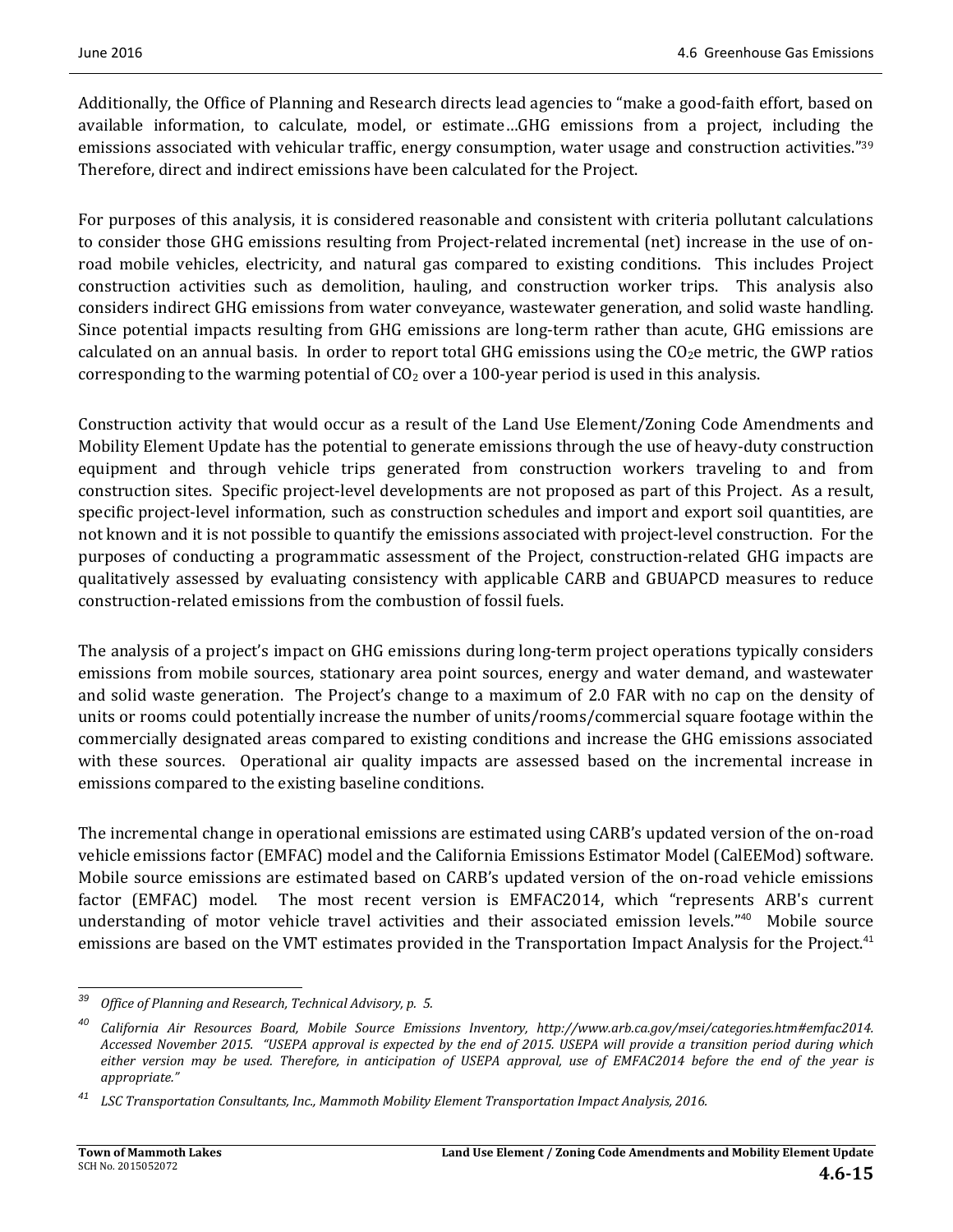The estimated VMT takes into account trip reductions based on applicable physical and operational Project characteristics including internal capture from co-locating commercial and residential uses in close proximity. The emission factors from EMFAC2014 are applied to the VMT to obtain mobile source emissions.

With regard to energy usage, the consumption of fossil fuels to generate electricity and to provide heating and hot water generates GHG emissions. Future fuel consumption rates are estimated based on specific square footage of the multi-family residential, retail, and restaurant land uses, as well as predicted water supply needs of the Project. Energy usage (electricity and natural gas consumption) for the Project is calculated within CalEEMod using the CEC's CEUS data set.<sup>42</sup> This data set provides energy intensities of different land uses throughout the state and different climate zones. However, since the data from the CEUS is from 2002, the CalEEMod software incorporates correction factors to account for compliance with the Title 24 Building Standards Code. Water demand and wastewater generated from the Project require energy to supply, distribute and treat. Refer to Section 4.12, *Utilities and Service Systems*, of this EIR for the estimated water usage rate for the Project. The CalEEMod software uses the electrical intensity factors from the 2006 CEC report *Refining Estimates of Water-Related Energy Use in California.<sup>43</sup> The emissions of GHGs* associated with the wastewater treatment process emissions are also calculated using the CalEEMod software as described in the California *Emissions Estimator Model User's Guide, Appendix A.*<sup>44</sup>

Emissions from solid waste handling generated as a result of the Land Use Element/Zoning Code Amendments are also accounted for in the GHG emissions inventory. Refer to Section 4.12, Utilities and *Service Systems*, of this Draft EIR for estimated solid waste disposal and diversion rates from the Project. The GHG emission factors, particularly for  $CH_4$ , are based on the default values, as provided in CalEEMod, for landfill gas capture (e.g., no capture, flaring, energy recovery).

Other sources of GHG emissions from operation of the Project include equipment used to maintain landscaping, such as lawnmowers and trimmers. The CalEEMod tool uses landscaping equipment GHG emission factors from the CARB OFFROAD2011 model and the CARB *Technical Memo: Change in Population and Activity Factors for Lawn and Garden Equipment (6/13/2003)*. <sup>45</sup> The CalEEMod software estimates that landscaping equipment operate for 180 days per year in Mono County.

Operational GHG impacts are assessed based on the Project-related incremental increase in GHG emissions compared to baseline conditions. Under CEQA, the baseline environmental setting is established at the time that environmental assessment commences. The net change in Project VMT is based on the Project VMT minus the existing VMT. Similarly, the net change in the Project's energy, waste, and water GHG emissions are based on the Project's emissions minus the emissions from the existing land uses. Detailed GHG emissions calculations are provided in Appendix C of this EIR.

<sup>&</sup>lt;u> 1989 - Johann Stein, fransk politik (d. 1989)</u> California Energy Commission, California Commercial End-Use Survey, http://capabilities.itron.com/CeusWeb/Chart.aspx. Accessed *December 2013.*

California Energy Commission, Refining Estimates of Water-Related Energy Use in California, PIER Final Project Report, CEC-500-*2006‐118, (2006).*

*<sup>44</sup> California Air Pollution Control Officers Association, California Emissions Estimator Model User's Guide, (2013).*

<sup>&</sup>lt;sup>45</sup> California Air Resources Board, OFFROAD Modeling Change Technical Memo: Change in Population and Activity Factors for Lawn *and Garden Equipment, (6/13/2003), http://www.arb.ca.gov/msei/2001\_residential\_lawn\_and\_garden\_changes\_in\_eqpt\_pop\_and\_ act.pdf. Accessed November 2013.*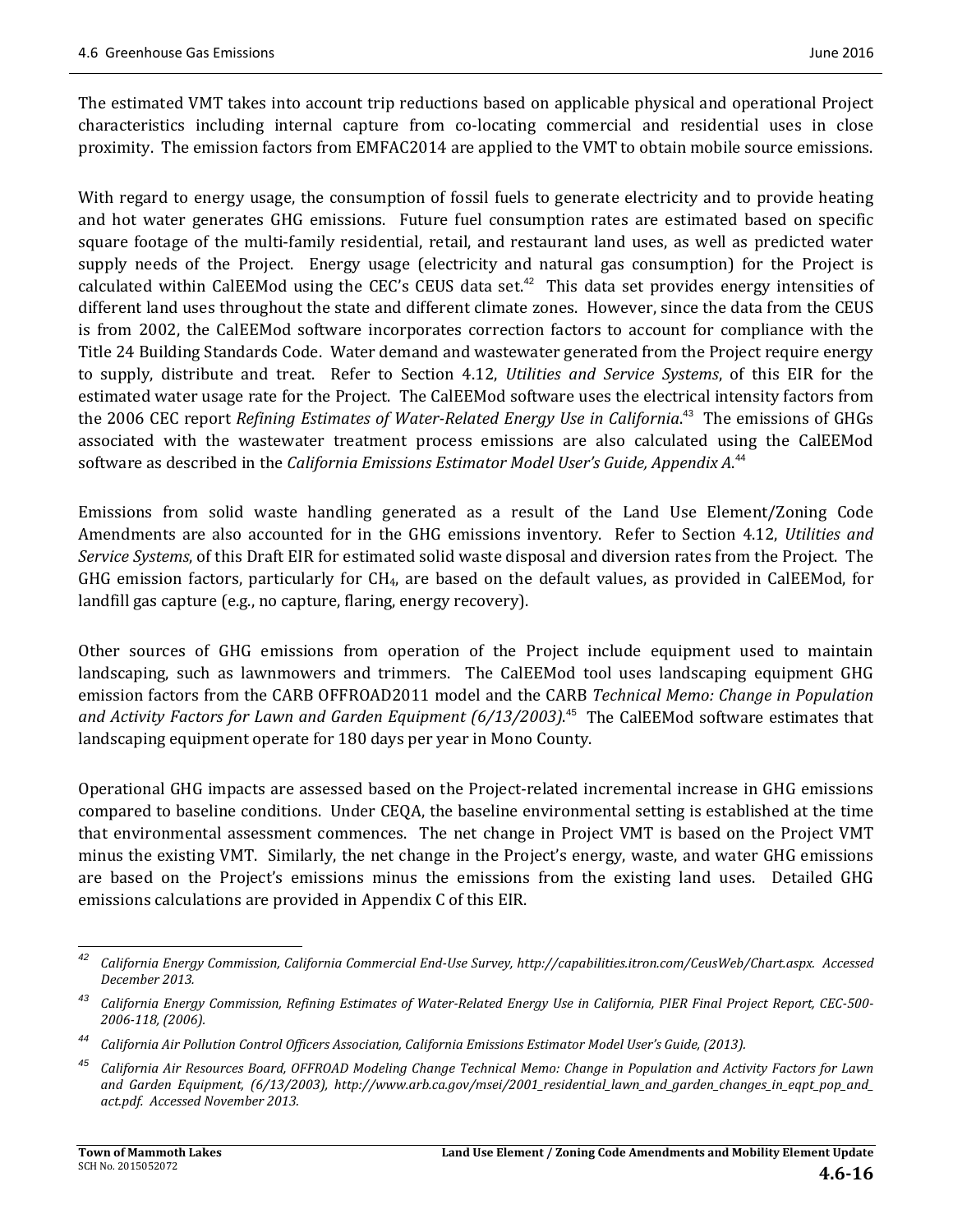# **(2) Greenhouse Gas Reduction Plan**

In accordance with the *CEQA Guidelines*, the Office and Planning and Research encourages lead agencies to make use of programmatic mitigation plans and programs from which to tier when they perform individual project analyses. The Town of Mammoth Lakes does not have a programmatic mitigation plan specific to GHG emissions to tier from, such as a Greenhouse Gas Emissions Reduction Plan as recommended in the relevant amendments to the *CEQA Guidelines*. However, the Town has adopted the CALGreen Code that requires applicable projects to implement energy efficiency measures. In addition, the California CAT Report provides recommendations for specific emission reduction strategies for reducing GHG emissions and reaching the targets established in AB 32 and Executive Order S-3-05. Thus, if the project is designed in accordance with these policies and regulations, it would result in a less than significant impact, since it would be consistent with the overarching State regulations on GHG reduction (AB 32).

# **b. Thresholds of Significance**

For purposes of this EIR, the Town of Mammoth Lakes has utilized the checklist questions in Appendix G of the *CEQA Guidelines* as thresholds of significance to determine whether a project would have a significant environmental impact regarding GHG emissions. Based on applicable Project components and Appendix G questions, the Project would result in a significant impact with regard to traffic if the Project would:

- **GHG-1** Generate greenhouse gas emissions, either directly or indirectly, that may have a significant impact on the environment, based on any applicable threshold of significance.
- **GHG**-2 Conflict with any applicable plan, policy or regulation of an agency adopted for the purpose of reducing the emissions of greenhouse gases.

Neither the Town of Mammoth Lakes nor the GBUAPCD have established numerical air quality significance thresholds for quantitatively determining GHG emission impacts in accordance with the criteria listed above. The Town has also not adopted a programmatic mitigation plan to tier from, such as a Greenhouse Gas Emissions Reduction Plan or Climate Action Plan. CEQA allows Lead Agencies to rely on standards or thresholds promulgated by other agencies. With respect to Threshold GHG-1 above, the Bay Area Air Quality Management District (BAAQMD) promulgated a plan-level GHG emissions threshold of 6.6 MTCO<sub>2</sub>e per service population (employees plus residents) per year, applicable to general plans. The BAAQMD GHG emissions threshold was developed by the air district to evaluate GHG emissions from general plan projects located in the San Francisco Bay Area Air Basin and takes into account GHG reduction obligations from applicable statewide mandates under AB 32 and related legislation. The Town of Mammoth Lakes is located in Mono County, which is in a different air basin (the Great Basin Valleys Air Basin) and has different GHG reduction obligations under State GHG reduction plans than counties located in the San Francisco Bay Area Air Basin. As discussed previously, the Mono County LTC is not subject to transportation GHG reductions under SB 375. Therefore, the Town of Mammoth Lakes has fewer GHG reduction obligations under the State's framework to reduce statewide GHG emissions under AB 32 and associated legislation. As a result, the BAAQMD plan-level GHG emissions threshold of 6.6 MTCO<sub>2</sub>e per service population per year would be too stringent for general plan projects in the Town of Mammoth Lakes. Nonetheless, in the absence of an applicable adopted numerical threshold, the BAAQMD plan-level GHG emissions threshold is used as a screening-level indicator of significance to evaluate the Project. Consistency with this threshold would indicate that the Project would achieve a per service population GHG emissions level that exceeds the Town's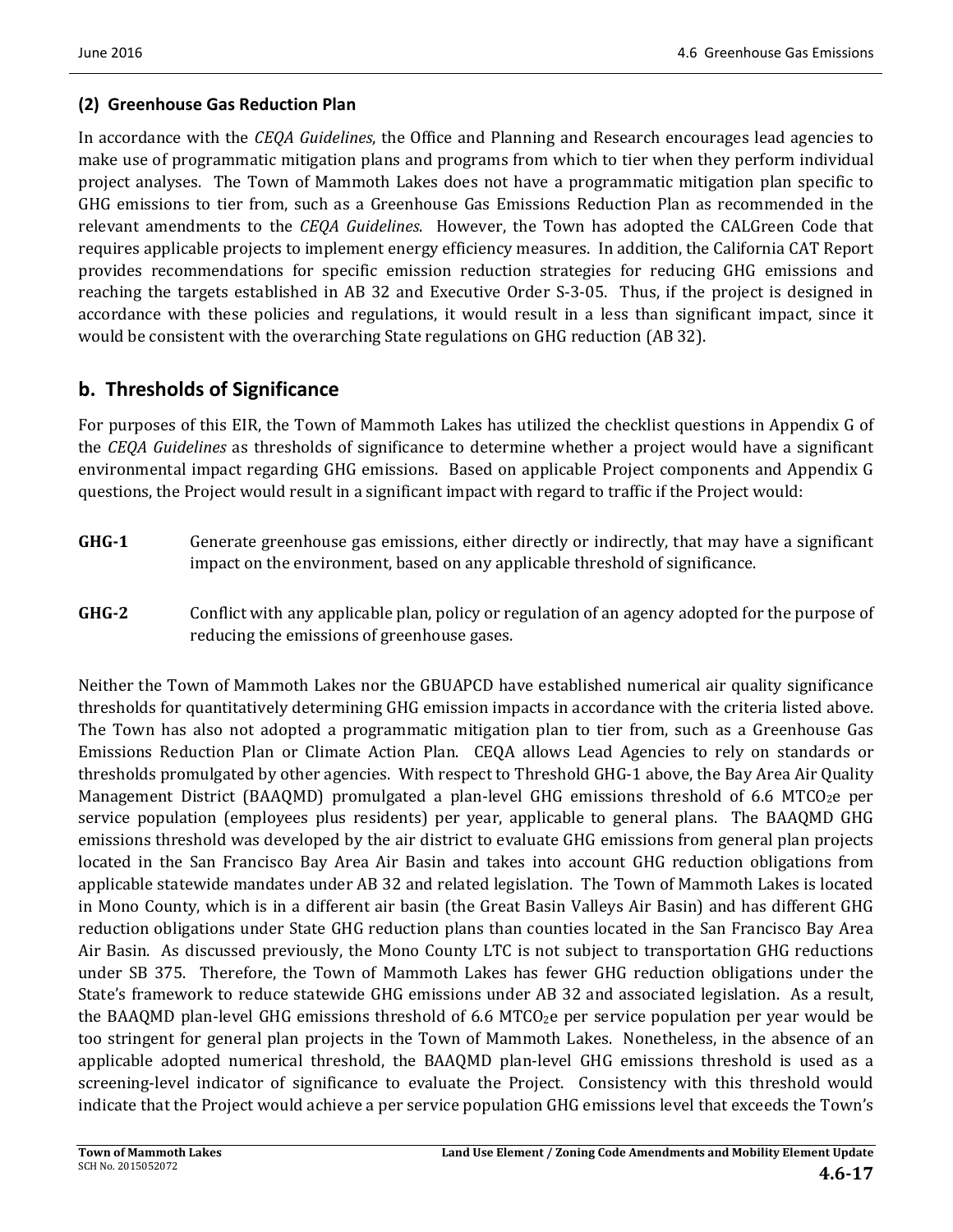obligations under statewide GHG emissions reductions efforts under AB 32 and related legislation. With respect to Threshold GHG-2 above, the Project would have a less than significant impact if it would implement design and operational strategies to reduce GHG emissions consistent with those set forth in AB 32 and the California CAT. 

# **c. Applicable General Plan Goals/Policies and Adopted Mitigation Measures**

The Town of Mammoth Lakes General Plan includes goals and policies related to climate change and GHG emissions. The goals and policies applicable to the Project include:

# **(1) Energy Resources**

**GOAL R.6:** Optimize efficient use of energy.

- **Policy R.6.A:** Reduce energy demand by promoting energy efficiency in all sectors of the community.
- **Policy R.6.C:** Encourage energy efficiency in new building and retrofit construction, as well as resource conservation and use of recycled materials.
- **Policy R.6.D:** Reduce the use of fossil fuels and energy consumption of Town fleet through innovative measures.

# **(2) Green Technology**

**GOAL R.7:** Be a leader in the use of green building technology.

- **Policy R.7.A:** Use green building practices to greatest extent possible in all construction projects.
- **Policy R.7.B:** Encourage development of housing close to work, commercial services, recreation areas and transit routes to reduce fuel consumption.

# **(3) Energy Conservation**

**GOAL R.8:** Increase use of renewable energy resources and encourage conservation of existing sources of energy.

- **Policy R.8.A:** Educate community, both residents and visitors, on economic and environmental benefits of energy efficiency, use of renewable resources and potential cost savings with energy efficient retrofits and remodels.
- **Policy R.8.B:** Educate building industry professionals on value of energy efficient building construction and use of renewable resource heating and power systems both in new and retrofit construction.
- **Policy R.8.C:** Research and facilitate cost-benefit analysis for energy and resource conservation in new and existing building systems.
- **Policy R.8.D:** Encourage use of renewable fuels such as biodiesel.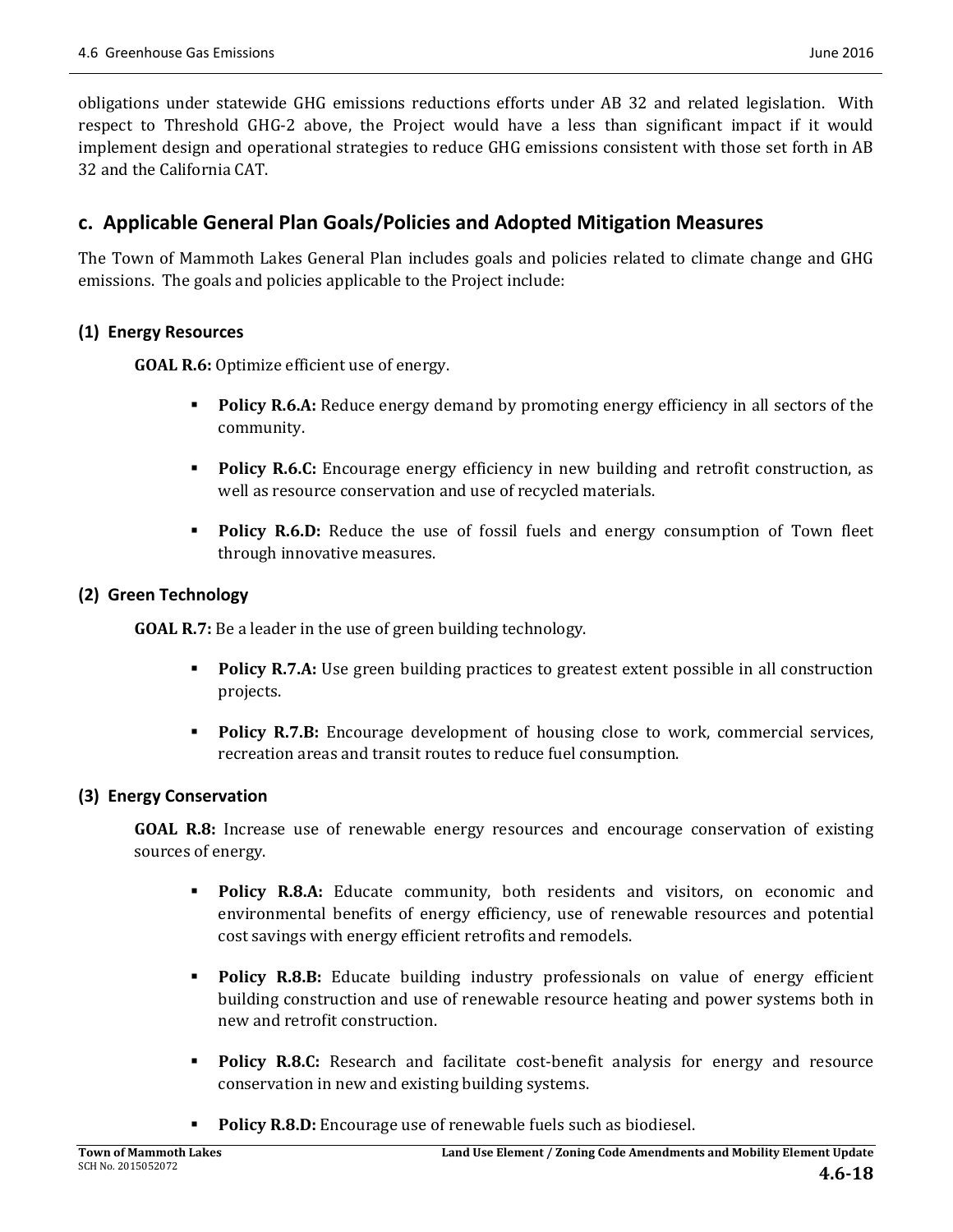- **Policy R.8.F:** Encourage building design and orientation for passive solar heating.
- **Policy R.8.G:** Encourage use of decentralized solar electric power production systems.

#### **(4) Solid Waste**

**GOAL R.9:** Reduce volume of solid waste.

**Policy R.9.A:** Support programs to recycle materials such as paper, cardboard, glass, metal, plastics, motor oil; and programs to compost or chip for mulch tree cuttings, brush, and other vegetation.

### **(5) Air Quality**

**GOAL R.11:** Reduce greenhouse gas emissions.

**Policy R.11.A:** Support the objectives of the U.S. Mayors Climate Protection Agreement, Assembly Bill 32, and California Executive Order S-03-05 and implement actions to reduce Mammoth Lakes' carbon footprint.

There are no applicable mitigation measures regarding greenhouse gas emissions in the adopted Mitigation Monitoring and Reporting Program for the General Plan Update or the Trails System Master Plan.

# **3. ENVIRONMENTAL IMPACTS**

**Threshold GHG-1:** The project would result in a significant impact if the project would generate greenhouse gas emissions, either directly or indirectly, that may have a significant impact on the environment, based on any applicable threshold of significance.

*Impact Statement GHG‐1: Emissions of GHGs associated with implementation of the combined Land Use Element/Zoning Code Amendments and Mobility Element Update, or the individual Mobility Element Update or Land Use Element/Zoning Code Amendments would not generate greenhouse gas emissions, either directly or indirectly, that may have a significant impact on the environment. Therefore, impacts would be less than significant.* 

# **a. Land Use Element/Zoning Code Amendments and Mobility Element Update Impacts**

Construction activities that would occur as a result of the combined Land Use Element/Zoning Code Amendments and Mobility Element Update would cause temporary, short-term emissions of GHGs. Emissions would be generated by construction equipment during various activities, such as grading and excavation, infrastructure construction, building demolition, and architectural coating activities. Information regarding specific development projects, soil conditions, and the location of sensitive receptors in relation to the various projects would be needed in order to quantify the level of impact associated with construction activity. It is recognized that construction-related GHG emissions from specific implementing projects would "occur over a relatively short-term period of time, they contribute a relatively small portion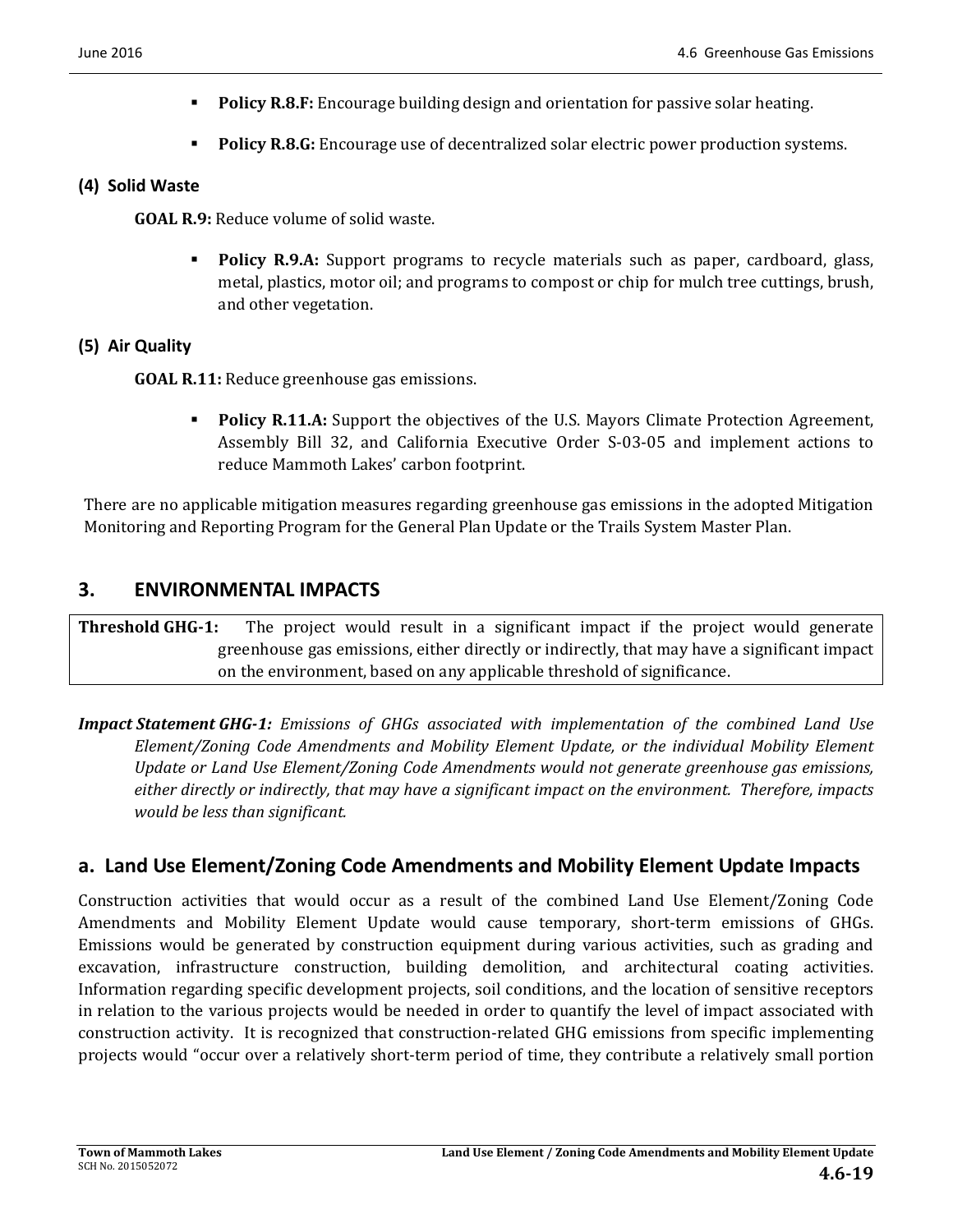of the overall lifetime project GHG emissions."<sup>46</sup> Construction activities would be required to comply with applicable State and GBUAPCD regulations including the CARB on-road and off-road vehicle rules that limit idling to five minutes and require construction fleets to meet stringent exhaust standards. Compliance with these regulations would minimize construction GHG emissions.

Operation of the land uses developed pursuant to implementation of the combined Land Use Element/Zoning Code Amendments and Mobility Element Update would result in area and mobile source emissions generated by future development and population growth. Under the Land Use Element/Zoning Code Amendments and Mobility Element Update, the annual VMT would be approximately 48.3 million miles compared to an existing annual VMT of 41.3 million miles under existing roadway and land use development conditions. In Mammoth Lakes, with the combined Land Use Element/Zoning Code Amendments and Mobility Element Update, a threefold increase in sidewalk coverage in the General Pedestrian Zone, which corresponds to commercial districts along Main Street and Old Mammoth Road is likely to result in a 4.2 percent decrease in VMT generated by trips within the pedestrian zone. The bike lanes would increase by 127 percent which would result in a 32 percent increase in bicycle mode share for a total bike mode share of 4.6 percent. Refer to Table 4.2-4 in Section 4.2, *Air Quality*, for a summary of the VMT adjustments from the increased pedestrian activity and the bicycle mode split. $47$ 

The incremental change from existing conditions in GHG emissions from the development of new land uses under the Land Use Element/Zoning Code Amendments and Mobility Element Update is provided in **Table 4.6‐3**, *Incremental Change in Annual GHG Emissions – Land Use Element/Zoning Code Amendments*. As shown in Table 4.6-3, the per service population GHG emissions associated with future growth as a result of the Land Use Element/Zoning Code Amendments and Mobility Element Update would not exceed the thresholds. Although buildout of the Land Use Element/Zoning Code Amendments and Mobility Element Update would result in an increase in the total amount of vehicle miles traveled compared to existing conditions, emissions of mobile source exhaust pollutants are expected to decline due to improved vehicle emission standards and fuel economy standards that have been adopted by the USEPA and State of California. Operational impacts from implementation of the Land Use Element/Zoning Code Amendments and Mobility Element Update would be less than significant.

# **b. Land Use Element/Zoning Code Amendments Impacts**

Construction activities that would occur as a result of the Land Use Element/Zoning Code Amendments would cause temporary, short-term emissions of GHGs. Emissions would be generated by construction equipment during various activities, such as grading and excavation, infrastructure construction, building demolition, and architectural coating activities. Information regarding specific development projects, soil conditions, and the location of sensitive receptors in relation to the various projects would be needed in order to quantify the level of impact associated with construction activity. However, as discussed previously, construction-related GHG emissions from specific implementing projects contribute a relatively small portion of the overall lifetime project GHG emissions. Construction activities would be required to comply with applicable State and GBUAPCD regulations including the CARB on-road and off-road vehicle rules that

<sup>&</sup>lt;u> 1989 - Johann Stein, fransk politik (d. 1989)</u> South Coast Air Quality Management District, Draft Guidance Document - Interim CEQA Greenhouse Gas (GHG) Significance *Threshold, (2008) 3‐8.*

*<sup>47</sup> "Mode split" refers to percentage of travelers using a particular type of transportation.*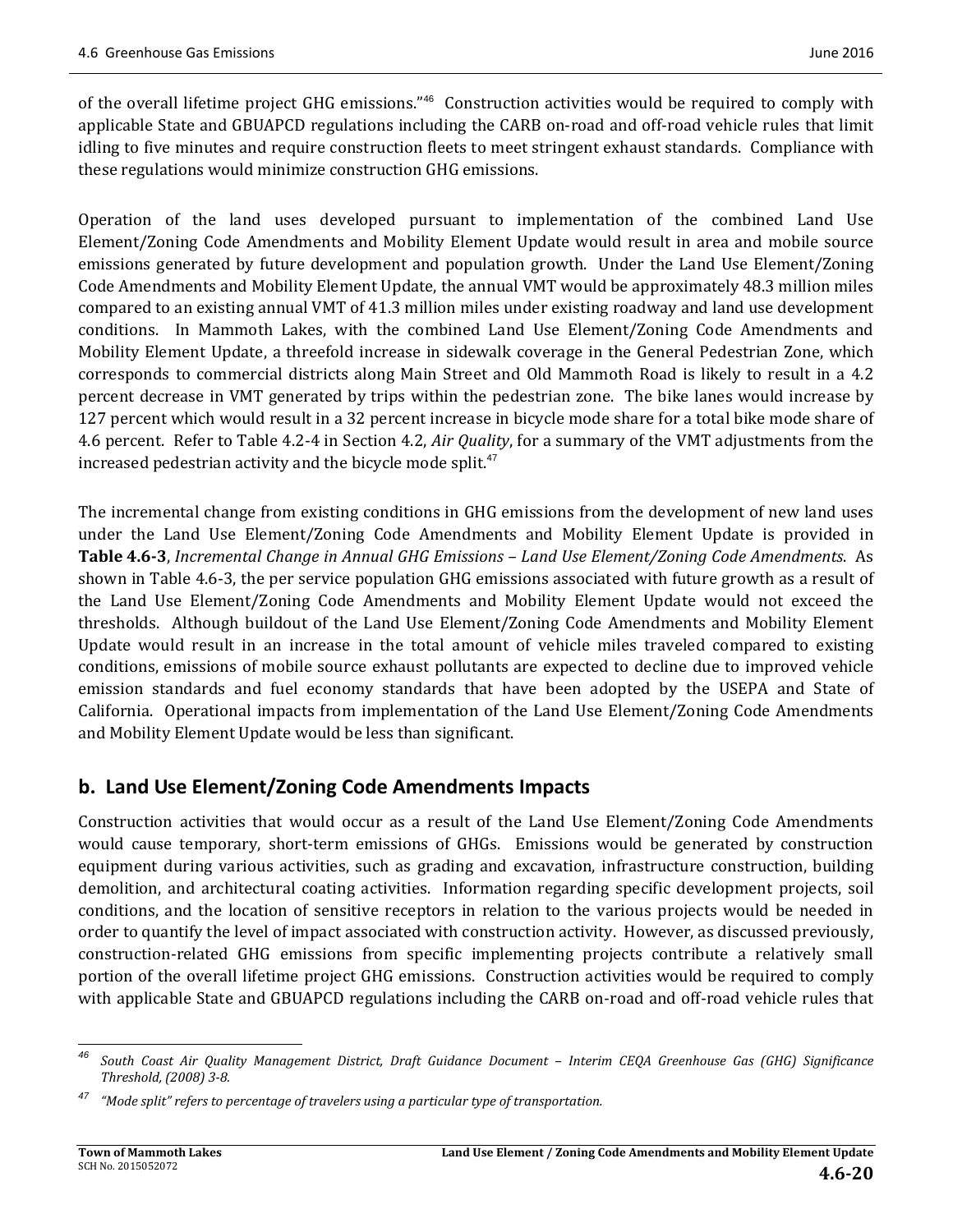#### **Table 4.6‐3**

| <b>Emissions Sources</b>                | $MTCO2e per Yeara$   |
|-----------------------------------------|----------------------|
| Land Use Element/Zoning Code Amendments |                      |
| and Mobility Element Update             | <b>Buildout Year</b> |
| Mobile – Exhaust b                      | -544                 |
| Area Sources                            | $<$ 1                |
| <b>Energy Sources (Electricity)</b>     | 1,354                |
| Energy Sources (Natural Gas)            | 104                  |
| Water Conveyance                        | 163                  |
| Solid Waste                             | 92                   |
| <b>Incremental Change in Emissions</b>  | 1,171                |
| Per Service Population (SP) Emissions c | 2.9                  |
| Significance Threshold (per SP)         | 6.6                  |
| <b>Exceed Threshold?</b>                | N <sub>0</sub>       |

#### **Incremental Change in Annual GHG Emissions – Land Use Element/Zoning Code Amendments and Mobility Element Update**

*<sup>a</sup> Totals may not add up exactly due to rounding in the modeling calculations Detailed emissions calculations are provided in Appendix C of this EIR.*

*<sup>b</sup> The incremental change in emissions for this source is negative because mobile source exhaust pollutants are expected to decline in the future due to improved vehicle emission standards and fuel economy standards that have been adopted by the USEPA and State of California.*

Service population is based on the incremental increase in employees within the C-1 and C-2 *designated areas in the Project Area (see Section 4.9, Population and Housing, of this Draft EIR).*

*Source: ESA PCR, 2016*

limit idling to five minutes and require construction fleets to meet stringent exhaust standards. Compliance with these regulations would minimize construction GHG emissions.

Operation of the land uses developed pursuant to implementation of the Land Use Element/Zoning Code Amendments would result in area and mobile source emissions generated by future development and population growth. Under the Land Use Element/Zoning Code Amendments, annual VMT would be approximately 49.8 million miles compared to an existing annual VMT of 41.3 million miles (see discussion below under Impact Statement  $GHG-1(c)$  for derivation of VMT estimates). The incremental change from existing conditions in GHG emissions from the development of new land uses under the Land Use Element/Zoning Code Amendments is provided in **Table 4.6‐4**, *Incremental Change in Annual GHG Emissions – Land Use Element/Zoning Code Amendments*. As shown in Table 4.6‐4, the per service population GHG emissions associated with future growth as a result of the Land Use Element/Zoning Code Amendments would not exceed the thresholds. Although buildout of the Land Use Element/Zoning Code Amendments would result in an increase in the total amount of vehicle miles traveled compared to existing conditions, emissions of mobile source exhaust pollutants are expected to decline due to improved vehicle emission standards and fuel economy standards that have been adopted by the USEPA and State of California. Operational impacts from implementation of the Land Use Element/Zoning Code Amendments would be less than significant.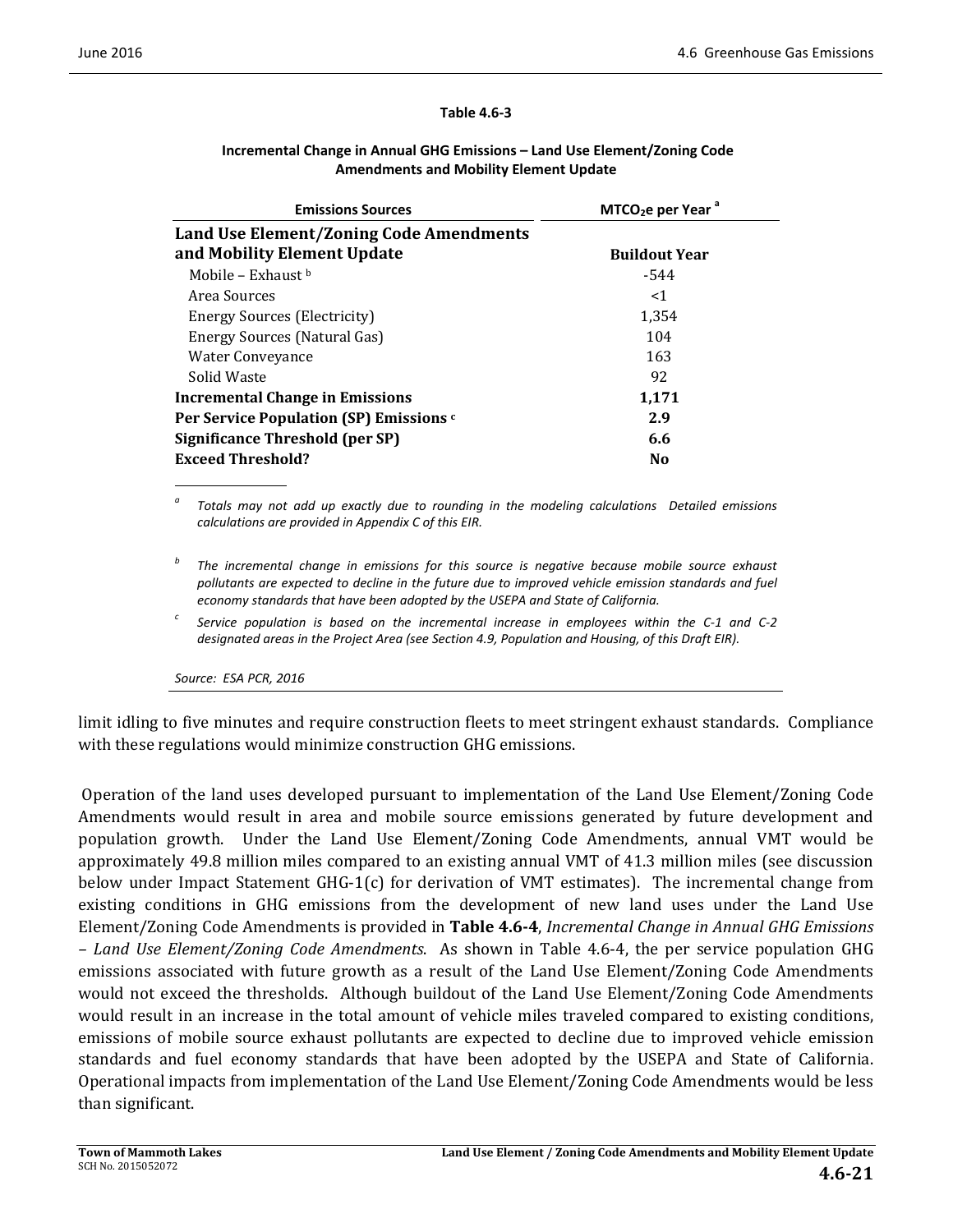#### **Table 4.6‐4**

| <b>Emissions Sources</b>                | $MTCO2e per Yeara$   |
|-----------------------------------------|----------------------|
| Land Use Element/Zoning Code Amendments | <b>Buildout Year</b> |
| Mobile – Exhaust $\frac{b}{b}$          | $-424$               |
| Area Sources                            | $<$ 1                |
| Energy Sources (Electricity)            | 1,354                |
| Energy Sources (Natural Gas)            | 104                  |
| Water Conveyance                        | 92                   |
| Solid Waste                             | 163                  |
| <b>Incremental Change in Emissions</b>  | 1,290                |
| Per Service Population (SP) Emissions c | 3.1                  |
| Significance Threshold (per SP)         | 6.6                  |
| <b>Exceed Threshold?</b>                | N <sub>0</sub>       |

#### **Incremental Change in Annual GHG Emissions – Land Use Element/Zoning Code Amendments**

*<sup>a</sup> Totals may not add up exactly due to rounding in the modeling calculations Detailed emissions calculations are provided in Appendix C of this EIR.*

*<sup>b</sup> The incremental change in emissions for this source is negative because mobile source exhaust pollutants are expected to decline in the future due to improved vehicle emission standards and fuel economy standards that have been adopted by the USEPA and State of California.*

 $\epsilon$  Service population is based on the incremental increase in employees within the C-1 and C-2 *designated areas in the Project Area (see Section 4.9, Population and Housing, of this EIR).*

*Source: ESA PCR, 2016*

# **c. Mobility Element Update Impacts**

Construction activities that would occur as a result of the Mobility Element Update would cause temporary, short-term emissions of GHGs from roadway improvement activities. Emissions would be generated by construction equipment during various activities, such as demolition of existing asphalt, grading, and new asphalt paving. Given that the scope of construction activities associated with implementation of the Mobility Element Update would generally be limited to roadway construction, it is reasonable to assume that construction activity would result in temporary and short-term emissions. Roadway construction activities would be required to comply with applicable State and GBUAPCD regulations including the CARB on-road and off-road vehicle rules that limit idling to five minutes and require construction fleets to meet stringent exhaust standards. Compliance with these regulations would further minimize construction GHG emissions.

Operation of the Mobility Element Update would result in reduced VMT as compared to existing or future conditions. Under the Mobility Element Update, annual VMT would be reduced from approximately 41.3 million miles under existing roadway and land use development conditions to 40.4 million miles under the Mobility Element Update and existing land use development conditions. Similarly, the Mobility Element Update would reduce future annual VMT from approximately 48.4 million miles per year to 46.9 million miles per year under future buildout of the existing General Plan conditions. The trip generation rates and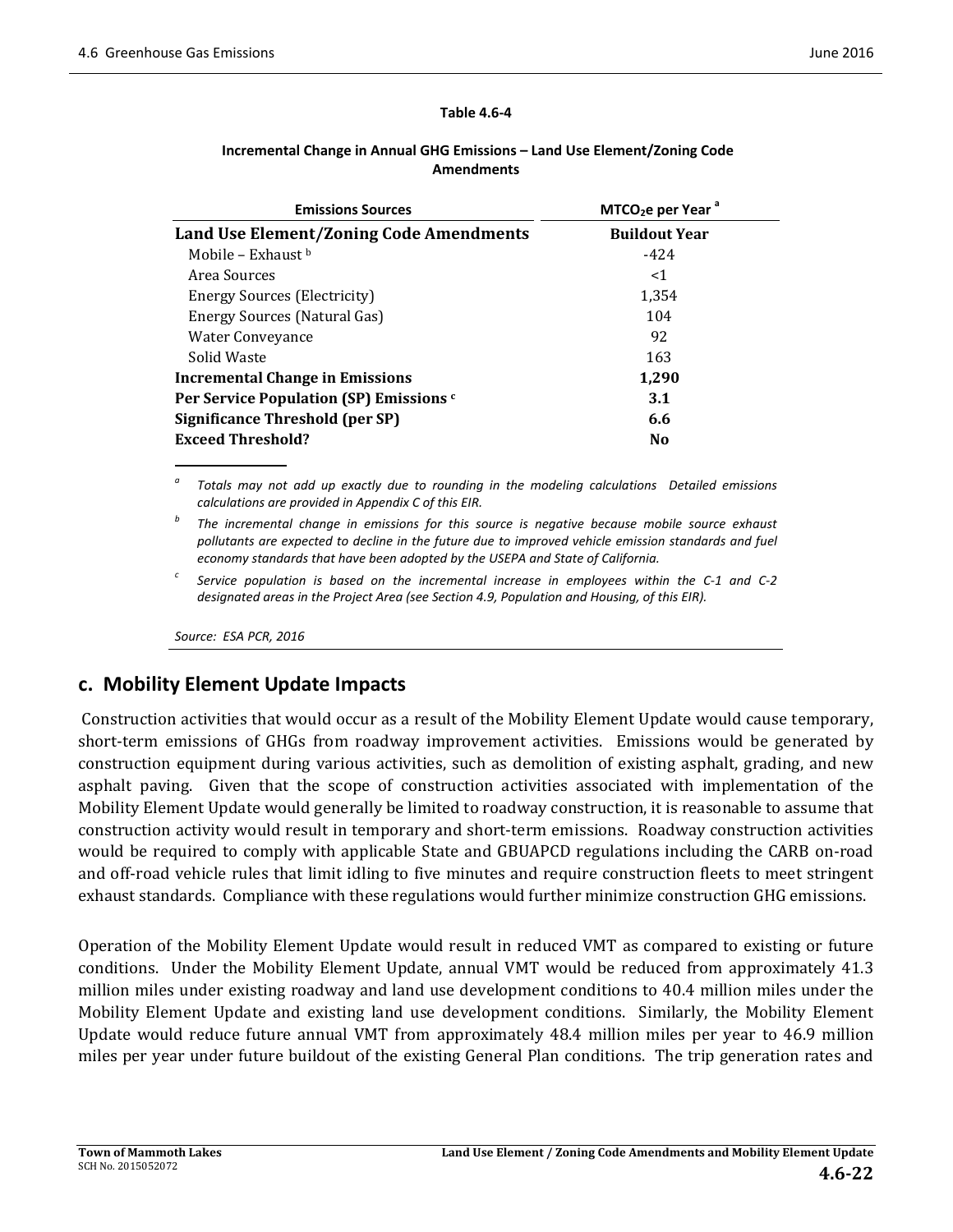VMT account for bicycle and pedestrian use, which reduces overall VMT.<sup>48</sup> The effects of proposed improved pedestrian connectivity in the Town's commercial districts, an increase in Class II bicycle lanes, and future transit improvements under the Mobility Element Update are taken into account in the evaluation of total trips (expressed as VMT) that would occur under the various analysis scenarios. According to *An Assessment of Urban Form and Pedestrian and Transit Improvements as an Integrated GHG Reduction Strategy*, a direct correlation exists between increase in sidewalk coverage and reduction in traffic. A threefold increase in sidewalk coverage in the General Pedestrian Zone, which corresponds to commercial districts along Main Street and Old Mammoth Road is likely to result in a 4.2 percent decrease in VMT generated by trips within the pedestrian zone. A correlation also occurs between miles of bike lanes and increase in the bicycle mode in the overall mode split.<sup>49</sup> The current bicycling mode split in Mammoth Lakes is  $3.5$  percent, based on *2010‐2014 American Community Survey 5‐Year Estimates*. <sup>50</sup> According to the *Inyo County Active Transportation Plan* (ATP) 2016, a doubling of the miles of bike lanes would likely result in a 25 percent increase in bicycle mode share. In Mammoth Lakes, with the Mobility Element Update, the bike lanes would increase by 127 percent which would result in a 32 percent increase in bicycle mode share for a total bike mode share of 4.6 percent. Refer to Table 4.2-4 in Section 4.2, *Air Quality*, for a summary of the VMT adjustments from the increased pedestrian activity and the bicycle mode split.

Implementation of the Mobility Element itself would not result in a change in service population or the buildout of land uses. Therefore, because the Mobility Element would result in a net reduction in long-term GHG emissions from reduced annual VMT, the Mobility Element would not exceed the numerical threshold and impacts would be less than significant.

# **Mitigation Measures**

Impacts regarding emissions of GHGs would be less than significant. Therefore, no mitigation measures are required. 

**Threshold GHG-2:** The project would result in a significant impact if the project would conflict with any applicable plan, policy or regulation of an agency adopted for the purpose of reducing the emissions of greenhouse gases.

*Impact Statement GHG‐2: Implementation of the Land Use Element/Zoning Code Amendments, Mobility Element Update, or the combined Land Use Element/Zoning Code Amendments and Mobility Element Update would not conflict with an applicable plan, policy or regulation adopted for the purpose of reducing the emissions of greenhouse gases. Therefore, impacts would be less than significant.* 

Due to the complex physical, chemical, and atmospheric mechanisms involved in global climate change, there is no basis for concluding that the Project's GHG emissions would actually cause a measurable increase in global GHG emissions necessary to influence global climate change. Newer construction materials and practices, current energy efficiency requirements, and newer appliances tend to emit lower levels of air

*<sup>48</sup> LSC Transportation Consultants, Mammoth Mobility Element Update Transportation Impact Analysis, (2016) 19.*

*<sup>49</sup> "Mode split" refers to percentage of travelers using a particular type of transportation.*

<sup>&</sup>lt;sup>50</sup> U.S. Census Bureau, American FactFinder, Data Set B08301 (Means of Transportation to Work, Mammoth Lakes, 2010-2014), *http://factfinder.census.gov/faces/nav/jsf/pages/searchresults.xhtml?refresh=t. Accessed April 2016.*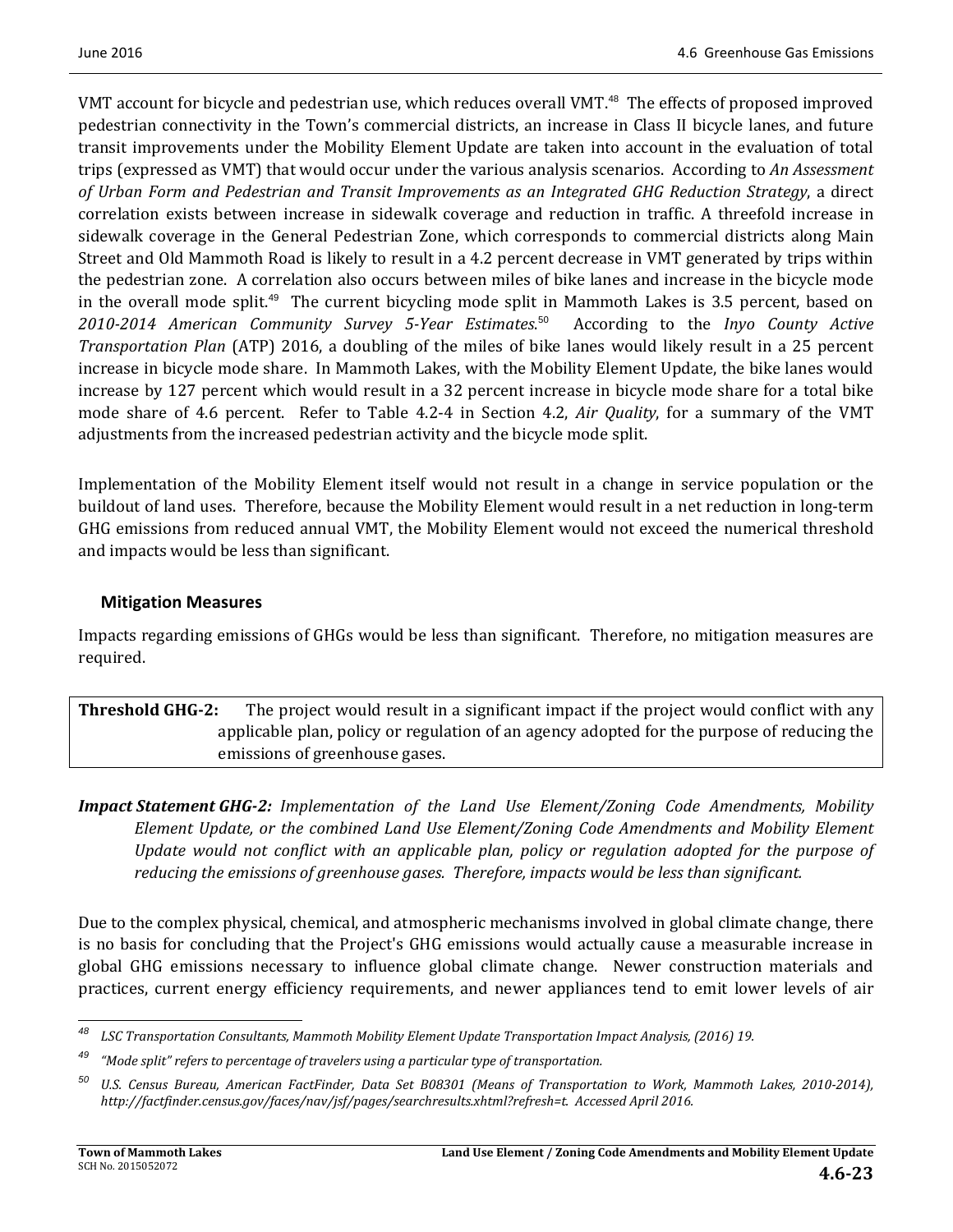pollutant emissions, including GHGs, as compared to those built years ago; however, the net effect is difficult to quantify. Thus, the estimated net increase in emissions resulting from implementation of the Project presented above may be an over- or under-estimation. The GHG emissions of the Project alone would not likely cause a direct physical change in the environment.

According to a white paper prepared by the California Air Pollution Control Officers Association (CAPCOA), "GHG impacts are exclusively cumulative impacts; there are no non-cumulative GHG emission impacts from a climate change perspective."<sup>51</sup> It is global GHG emissions in their aggregate that contribute to climate change, not any single source of GHG emissions alone. However, given 1) the lack of evidence indicating that those emissions would cause a measurable increase in global GHG emissions necessary to exacerbate global climate change and 2) the fact that the Project incorporates physical and operational Project characteristics and Project Design Features that would reduce potential GHG emissions to a less-than-significant level, the Project is considered not to conflict with the GHG reduction goals of AB 32.

Implementation of the Land Use Element/Zoning Code Amendments and Mobility Element Update would incorporate strategies and measures that would reduce GHG emissions by increasing energy-efficiency beyond requirements, reducing indoor and outdoor water demand, and incorporating waste reduction measures. The Project would also incorporate characteristics that would reduce transportation-related GHG emissions by reducing annual VMT and encouraging more dense mixed-use development, thereby encouraging walking and alternative forms of transportation.

In accordance with the CALGreen Code, Implementation of the Land Use Element/Zoning Code Amendments and Mobility Element Update would incorporate the following features supportive of goals to reduce GHG emissions: 

- **Energy Conservation:** New development would be required to reduce energy demand in accordance with the Title 24 Building Standards Code. The Town would ensure that new developments meet or exceed the applicable standards prior to building permit issuance.
- **Water Conservation:** New development would be required to reduce indoor and outdoor water demand in accordance with the Title 24 Building Standards Code. The Town would ensure that new developments meet or exceed the applicable standards prior to building permit issuance.
- **Resource Conservation:** New development would be required to recycle, reuse, or divert from landfills at least 50 percent of nonhazardous construction waste (by weight). The Town would ensure that new developments meet or exceed the applicable standards prior to grading permit issuance.

Consistency with GHG reduction strategies is an important priority, and reasonable reduction efforts should **be** taken. **Table 4.6-5**, *Consistency with Applicable Greenhouse Gas Reduction Strategies, contains a list of* GHG-reducing strategies potentially applicable to the Project. The analysis describes the consistency of the Project with these strategies.

 <sup>51</sup> California Air Pollution Control Officer's Association, CEQA and Climate Change: Evaluating and Addressing Greenhouse Gas *Emissions from Projects Subject to the California Environmental Quality Act, January 2008.*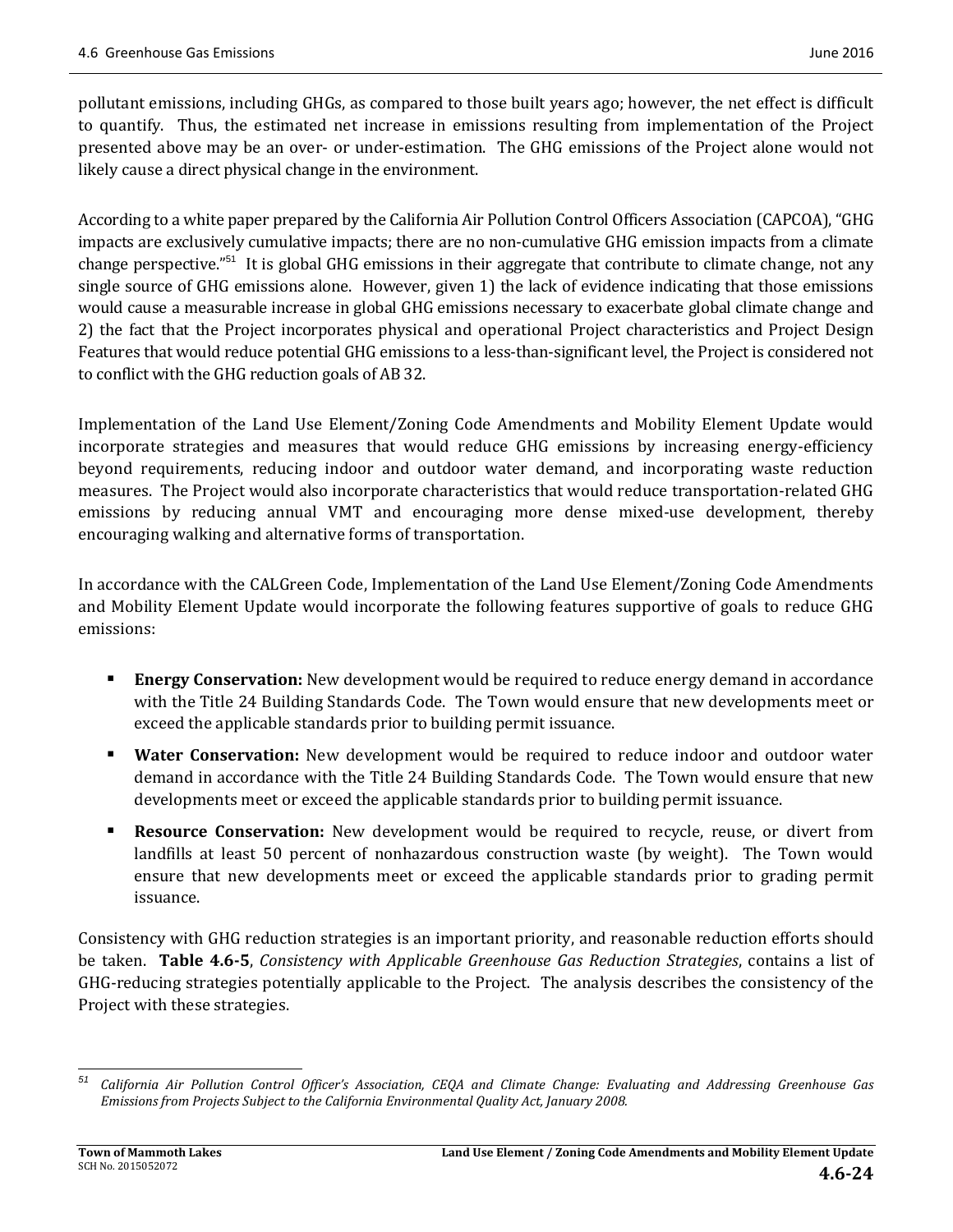#### **Table 4.6‐5**

#### **Consistency with Applicable Greenhouse Gas Reduction Strategies**

| <b>Source</b>                                                      | <b>Category / Description</b>                                                                                                                      | <b>Consistency Analysis</b>                                                                                                                                                                                                                                                                                                                    |
|--------------------------------------------------------------------|----------------------------------------------------------------------------------------------------------------------------------------------------|------------------------------------------------------------------------------------------------------------------------------------------------------------------------------------------------------------------------------------------------------------------------------------------------------------------------------------------------|
| AB 1493<br>(Pavley Regulations)                                    | Reduces greenhouse gas emissions in new<br>passenger vehicles from 2012 through 2016<br>(Phase I) and from 2017 through 2025<br>(Phase II).        | <b>Consistent.</b> The Project would be<br>consistent with this regulation and would<br>not conflict with implementation of the<br>vehicle emissions standards.                                                                                                                                                                                |
| SB 1368                                                            | Establishes an emissions performance<br>standard for power plants within the State of<br>California.                                               | <b>Consistent.</b> The Project would be<br>consistent with this regulation and would<br>not conflict with implementation of the<br>emissions standards for power plants.                                                                                                                                                                       |
| Low Carbon Fuel<br>Standard                                        | Establishes protocols for measuring life-<br>cycle carbon intensity of transportation fuels<br>and helps to establish use of alternative<br>fuels. | <b>Consistent.</b> The Project would be<br>consistent with this regulation and would<br>not conflict with implementation of the<br>transportation fuel standards.                                                                                                                                                                              |
| California Green<br><b>Building Standards</b><br>Code Requirements | All bathroom exhaust fans shall be ENERGY<br>STAR compliant.                                                                                       | Consistent. Implementing projects would<br>utilize energy efficiency appliances and<br>equipment and would meet or exceed the<br>energy standards in ASHRAE Appendix G<br>and the Title 24 Building Standards Code<br>(the version of the standards in effect at the<br>time of building permit issuance for<br>implementing projects).        |
|                                                                    | HVAC Systems will be designed to meet<br><b>ASHRAE</b> standards.                                                                                  | <b>Consistent.</b> Implementing projects would<br>utilize energy efficiency appliances and<br>equipment and would meet or exceed the<br>energy standards in ASHRAE Appendix G<br>and the Title 24 Building Standards Code<br>(the version of the standards in effect at the<br>time of building permit issuance for<br>implementing projects). |
|                                                                    | Energy commissioning shall be performed<br>for nonresidential buildings larger than<br>10,000 square feet.                                         | Consistent. Implementing projects with<br>nonresidential buildings larger than 10,000<br>square feet would be commissioned in<br>accordance with the Town's requirements<br>and the CALGreen Code.                                                                                                                                             |
|                                                                    | Air filtration systems are required to meet a<br>minimum of MERV 8 or higher.                                                                      | Consistent. Implementing projects would<br>meet or exceed this requirement as part of<br>its compliance with the Town's<br>requirements and the CALGreen Code.                                                                                                                                                                                 |
|                                                                    | Refrigerants used in newly installed HVAC<br>systems shall not contain any CFCs.                                                                   | <b>Consistent.</b> Implementing projects would<br>meet this requirement as part of its<br>compliance with the Town's requirements<br>and the CALGreen Code.                                                                                                                                                                                    |
|                                                                    | Parking spaces shall be designed for carpool<br>or alternative fueled vehicles as specified in<br>the CALGreen Code.                               | Consistent. Implementing projects would<br>meet this requirement as part of its<br>compliance with the Town's requirements<br>and the CALGreen Code.                                                                                                                                                                                           |
|                                                                    | Long-term and short-term bike parking shall<br>be provided for up to five percent of vehicle<br>trips as specified in the CALGreen Code.           | <b>Consistent.</b> Implementing projects would<br>meet this requirement as part of its<br>compliance with the Town's requirements<br>and the CALGreen Code.                                                                                                                                                                                    |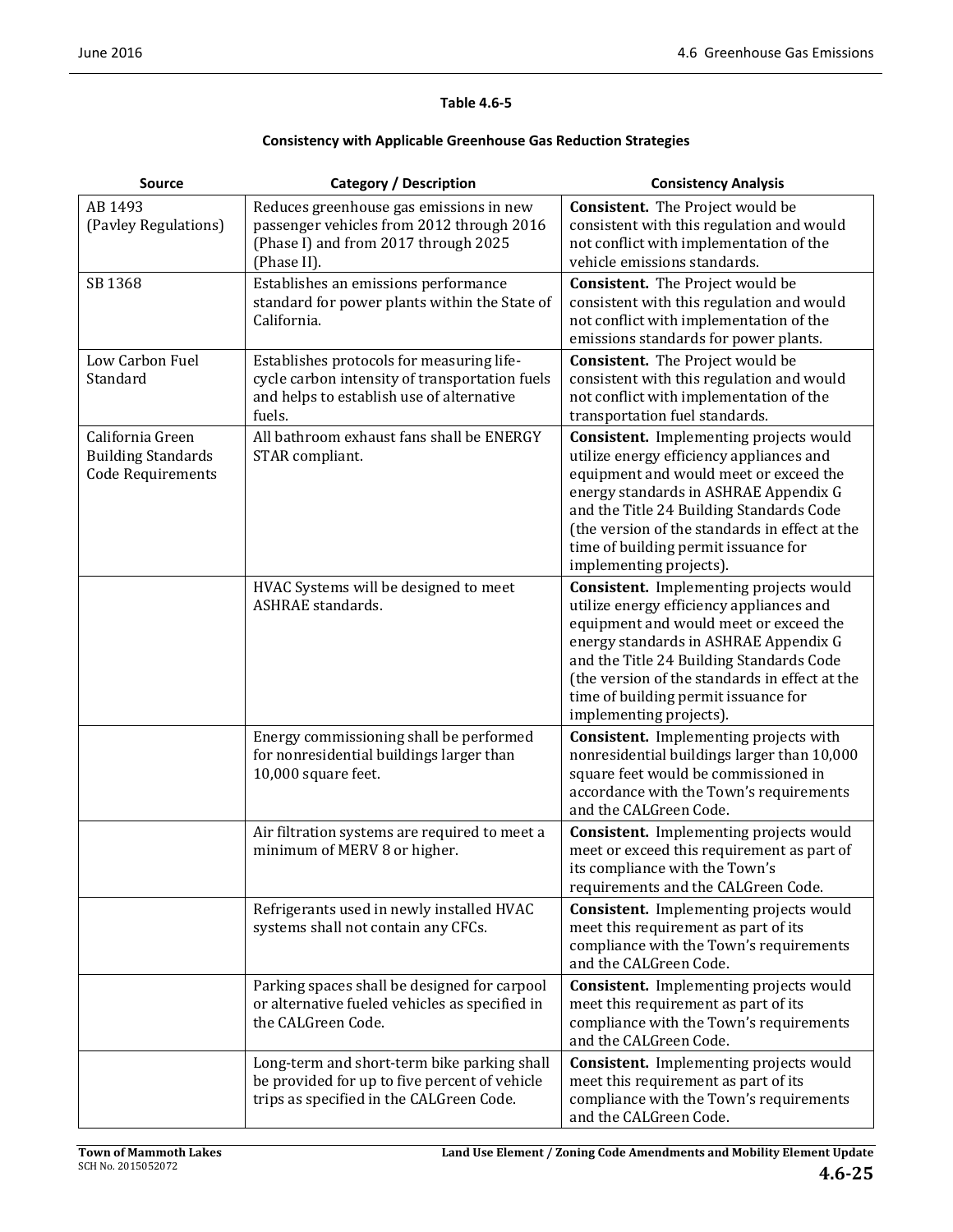#### **Table 4.6‐5 (Continued)**

#### **Consistency with Applicable Greenhouse Gas Reduction Strategies**

| <b>Source</b>              | <b>Category / Description</b>                                                                                                                                                                                                | <b>Consistency Analysis</b>                                                                                                                                                                                                                                                |
|----------------------------|------------------------------------------------------------------------------------------------------------------------------------------------------------------------------------------------------------------------------|----------------------------------------------------------------------------------------------------------------------------------------------------------------------------------------------------------------------------------------------------------------------------|
|                            | <b>Stormwater Pollution Prevention Plan</b><br>(SWPPP) required.                                                                                                                                                             | <b>Consistent.</b> The Project would meet this<br>requirement.                                                                                                                                                                                                             |
|                            | Reduce indoor water usage by installing low-<br>flow fixtures as specified in the CALGreen<br>Code and/or reduced indoor water usage by<br>20 percent compared to California Building<br>Code Standards baseline flow rates. | <b>Consistent.</b> Implementing projects would<br>exceed this requirement as part of its<br>compliance with the Town's requirements<br>and the CALGreen Code.                                                                                                              |
|                            | All irrigation controllers must be installed<br>with weather sensing or soil moisture<br>sensors.                                                                                                                            | <b>Consistent.</b> Implementing projects would<br>meet this requirement as part of its<br>compliance with the Town's requirements<br>and the CALGreen Code.                                                                                                                |
|                            | Wastewater usage shall be reduced by 20<br>percent compared to California Building<br>Code Standards baseline flow rates.                                                                                                    | <b>Consistent.</b> Implementing projects would<br>exceed this requirement as part of its<br>compliance with the Town's requirements<br>and the CALGreen Code.                                                                                                              |
|                            | Requires a minimum of 50 percent recycle or<br>reuse of nonhazardous construction and<br>demolition debris.                                                                                                                  | Consistent. Implementing projects would<br>exceed this requirement as part of its<br>compliance with the Town's requirements<br>and the CALGreen Code.                                                                                                                     |
|                            | Requires documentation of types of waste<br>recycled, diverted or reused.                                                                                                                                                    | <b>Consistent.</b> Implementing projects would<br>exceed this requirement as part of its<br>compliance with the Town's requirements<br>and the CALGreen Code.                                                                                                              |
|                            | Requires use of low VOC coatings consistent<br>with SCAQMD Rule 1168.                                                                                                                                                        | <b>Consistent.</b> Implementing projects would<br>be consistent with this regulation and would<br>meet or exceed the low VOC coating<br>requirements.                                                                                                                      |
|                            | 100 percent of vegetation, rocks, soils from<br>land clearing shall be recycled or stockpiled<br>on-site.                                                                                                                    | Consistent. Implementing projects would<br>exceed this requirement as part of its<br>compliance with the Town's requirements<br>and the CALGreen Code.                                                                                                                     |
| <b>Climate Action Team</b> | Reduce diesel-fueled commercial motor<br>vehicle idling.                                                                                                                                                                     | <b>Consistent.</b> Implementing projects would<br>be consistent with the CARB Air Toxics<br>Control Measure (ATCM) to limit heavy duty<br>diesel motor vehicle idling to no more than<br>5 minutes at any given time (see Section 4.2,<br>Air Quality, of this Draft EIR). |
|                            | Achieve California's 50 percent waste<br>diversion mandate (Integrated Waste<br>Management Act of 1989) or meet local<br>ordinance, whichever is more stringent.                                                             | <b>Consistent.</b> Implementing projects would<br>exceed this requirement as part of its<br>compliance with the Town's requirements<br>and the CALGreen Code.                                                                                                              |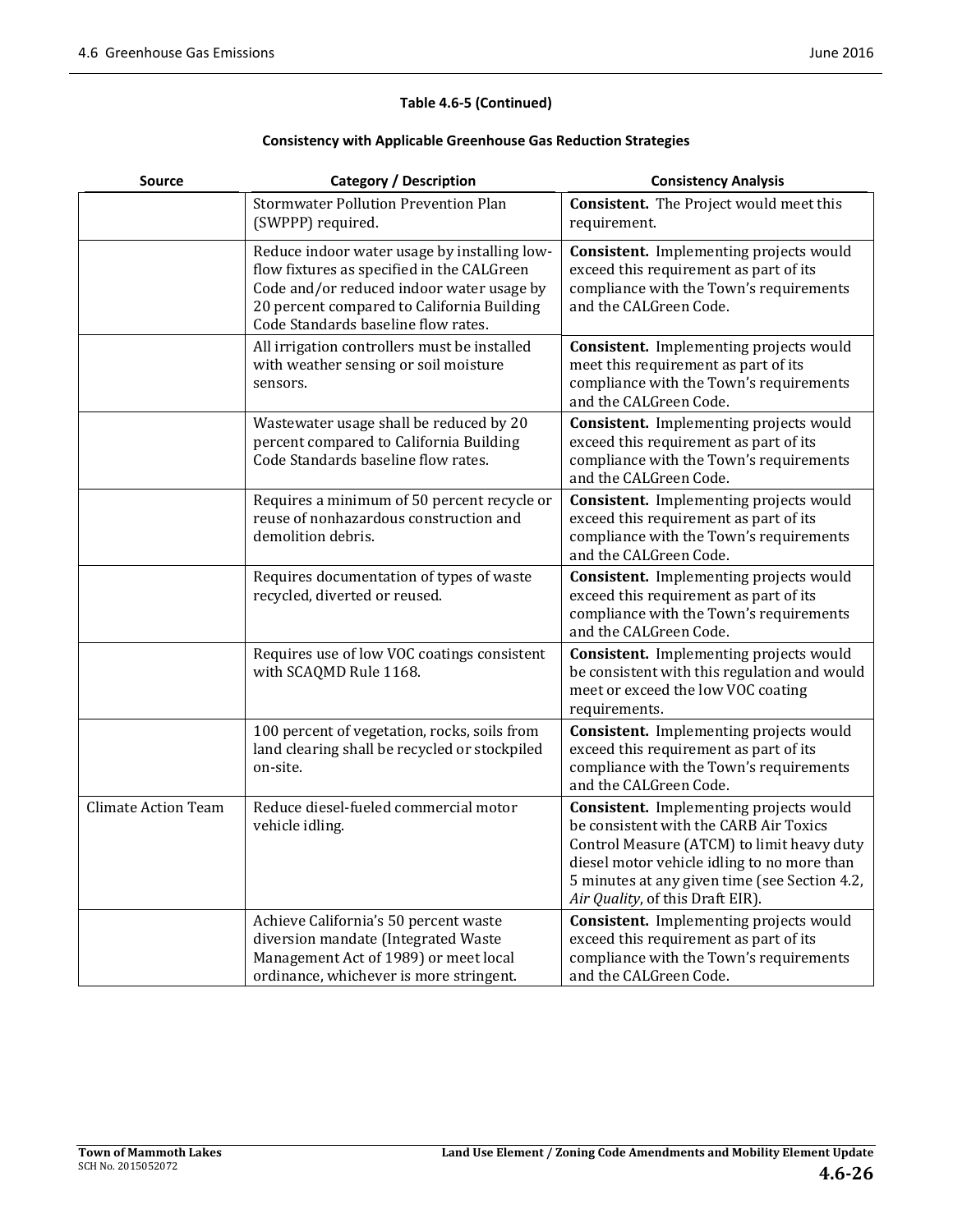#### **Table 4.6‐5 (Continued)**

#### **Consistency with Applicable Greenhouse Gas Reduction Strategies**

| <b>Source</b> | <b>Category / Description</b>                                                                                                                                                                                                                                                                                                                                         | <b>Consistency Analysis</b>                                                                                                                                                                                                                                                                                                                                                                                                                                                                                                                   |
|---------------|-----------------------------------------------------------------------------------------------------------------------------------------------------------------------------------------------------------------------------------------------------------------------------------------------------------------------------------------------------------------------|-----------------------------------------------------------------------------------------------------------------------------------------------------------------------------------------------------------------------------------------------------------------------------------------------------------------------------------------------------------------------------------------------------------------------------------------------------------------------------------------------------------------------------------------------|
|               | Reduce GHG emissions from electricity by<br>reducing energy demand. The California<br><b>Energy Commission updates appliance</b><br>energy efficiency standards that apply to<br>electrical devices or equipment sold in<br>California. Recent policies have established<br>specific goals for updating the standards;<br>new standards are currently in development. | <b>Consistent.</b> Implementing projects would<br>utilize energy efficiency appliances and<br>equipment and would exceed the energy<br>standards in ASHRAE Appendix G and the<br>Title 24 Building Standards Code (the<br>version of the standards in effect at the time<br>of building permit issuance for<br>implementing projects).                                                                                                                                                                                                        |
|               | Apply strategies that integrate<br>transportation and land-use decisions,<br>including but not limited to promoting<br>jobs/housing proximity, high-density<br>residential/commercial development along<br>transit corridors, and implementing<br>intelligent transportation systems.                                                                                 | <b>Consistent.</b> The Project would incorporate<br>physical and operational characteristics that<br>would reduce vehicle trips and VMT and<br>encourage alternative modes of<br>transportation for patrons and employees.<br>The Land Use Element/Zoning Code<br>Amendments would allow for more dense<br>mixed-use development, which encourages<br>walking and alternative forms of<br>transportation. The Mobility Element<br>Update would reduce Town-wide VMT<br>though the provision of sidewalks, bike<br>paths, and transit service. |
|               | Reduce energy use in private buildings.                                                                                                                                                                                                                                                                                                                               | <b>Consistent.</b> Implementing projects would<br>utilize energy efficiency appliances and<br>equipment and would exceed the energy<br>standards in ASHRAE Appendix G and the<br>Title 24 Building Standards Code (the<br>version of the standards in effect at the time<br>of building permit issuance for<br>implementing projects).                                                                                                                                                                                                        |

*Source: ESA PCR, 2016*

Executive Orders S-3-05 and B-30-15 are orders from the State's Executive Branch for the purpose of reducing statewide GHG emissions. Executive Orders S-3-05's goal to reduce GHG emissions to 1990 levels by 2020 was codified by AB 32. As analyzed above, the implementation of the Land Use Element/Zoning Code Amendments and Mobility Element Update would be consistent with AB 32. Therefore, the Project would not conflict with this component of the Executive Orders.

The Executive Orders also establish the goals to reduce GHG emissions to 40 percent below 1990 levels by 2030 and 80 percent below 1990 levels by 2050. These goals have not yet been codified. However, studies have shown that, in order to meet the 2030 and 2050 targets, aggressive technologies in the transportation and energy sectors, including electrification and the decarbonization of fuel, will be required. In its *Climate*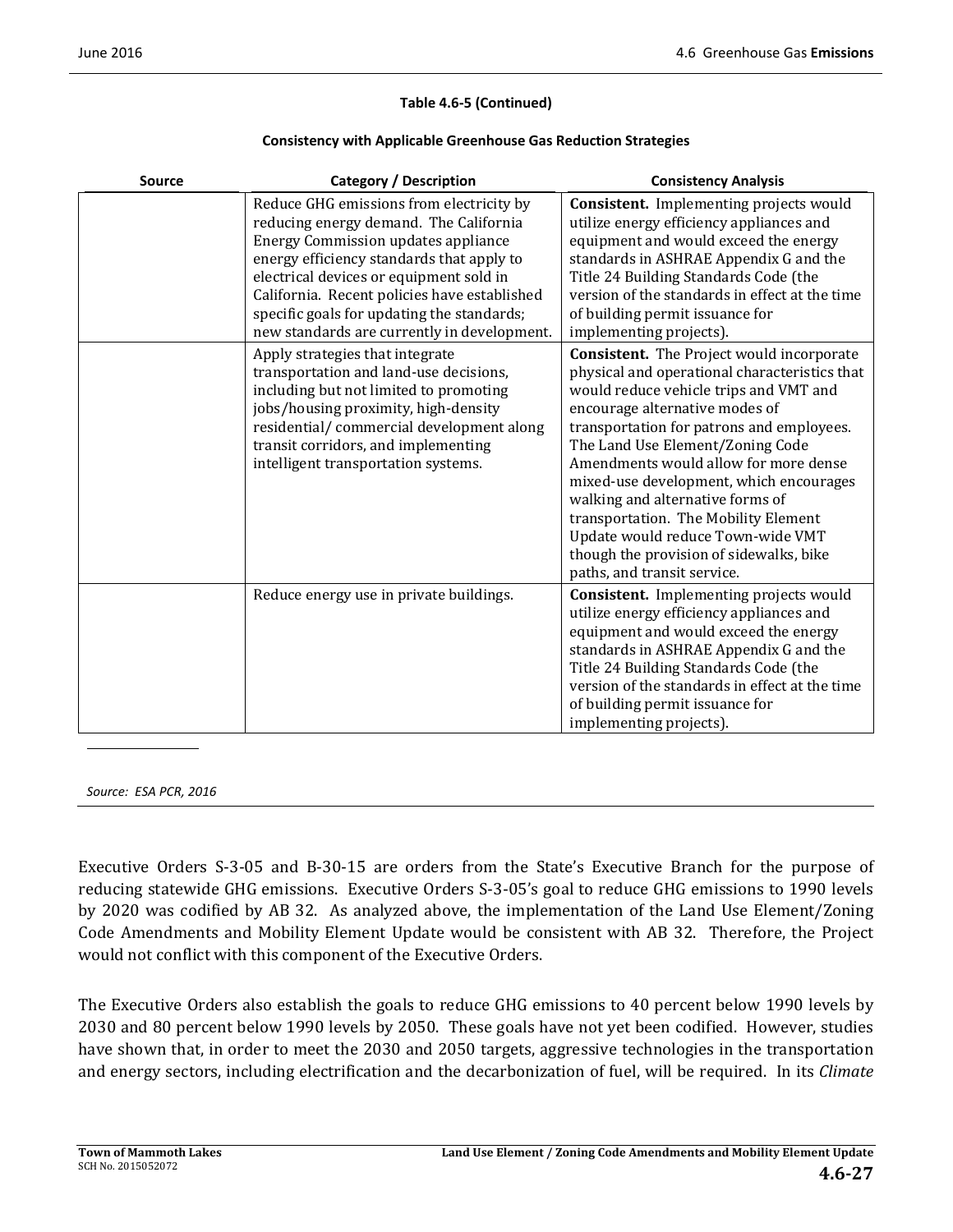*Change Scoping Plan*, CARB acknowledged that the "measures needed to meet the 2050 are too far in the future to define in detail."<sup>52</sup> In the First Update, however, CARB generally described the type of activities required to achieve the 2050 target: "energy demand reduction through efficiency and activity changes; large-scale electrification of on-road vehicles, buildings, and industrial machinery; decarbonizing electricity and fuel supplies; and rapid market penetration of efficiency and clean energy technologies that requires significant efforts to deploy and scale markets for the cleanest technologies immediately."<sup>53</sup> Due to the technological shifts required and the unknown parameters of the regulatory framework in 2030 and 2050, quantitatively analyzing the Project's impacts further relative to the 2030 and 2050 goals currently is speculative for purposes of CEQA.

Although the Project's emissions levels in 2030 and 2050 cannot yet be reliably quantified, Statewide efforts are underway to facilitate the State's achievement of those goals and it is reasonable to expect the Project's incremental emissions to decline as the regulatory initiatives identified by CARB in the First Update are implemented, and other technological innovations occur. Stated differently, the Project's emissions total at buildout represents the maximum emissions inventory for the Project as California's emissions sources are being regulated (and foreseeably expected to continue to be regulated in the future) in furtherance of the State's environmental policy objectives. As such, given the reasonably anticipated decline in Project emissions once fully constructed and operational, the Project is consistent with the Executive Orders' goals.

Recent studies shows that the State's existing and proposed regulatory framework can allow the State to reduce its GHG emissions level to 40 percent below 1990 levels by 2030, and to 80 percent below 1990 levels by 2050. Even though these studies did not provide an exact regulatory and technological roadmap to achieve the 2030 and 2050 goals, they demonstrated that various combinations of policies could allow the Statewide emissions level to remain very low through 2050, suggesting that the combination of new technologies and other regulations not analyzed in the study could allow the State to meet the 2030 and  $2050$  targets. $54$ 

For the reasons described above, the Project's post-2020 emissions trajectory is expected to follow a declining trend, consistent with the establishment of the 2030 and 2050 targets.

# **Mitigation Measures**

<u> 1989 - Johann Stein, fransk politik (d. 1989)</u>

Impacts regarding consistency with applicable GHG emissions reductions plans, policies, or regulations would be less than significant. Therefore, no mitigation measures are required.

*<sup>52</sup> California Air Resources Board, Climate Change Scoping Plan, December 2008, page 117.*

*<sup>53</sup> California Air Resources Board, First Update to the Climate Change Scoping Plan, May 2014, page 32.*

<sup>&</sup>lt;sup>54</sup> Energy and Environmental Economics (E3), "Summary of the California State Agencies' PATHWAYS Project: Long-term Greenhouse Gas Reduction Scenarios," April 2015; Greenblatt, Jeffrey, Energy Policy, "Modeling California Impacts on Greenhouse Gas Emissions," Vol. 78, pages 158-172. The California Air Resources Board, California Energy Commission, California Public Utilities Commission, and the California Independent System Operator engaged E3 to evaluate the feasibility and cost of a range of potential 2030 targets along the way to the state's goal of reducing GHG emissions to 80 percent below 1990 levels by 2050. With input from the agencies, E3 developed scenarios that explore the potential pace at which emission reductions can be achieved as well as the mix of technologies and practices deployed. E3 conducted the analysis using its California PATHWAYS model. Enhanced specifically for this study, the model encompasses the entire California economy with detailed representations of the buildings, industry, transportation, *and electricity sectors.*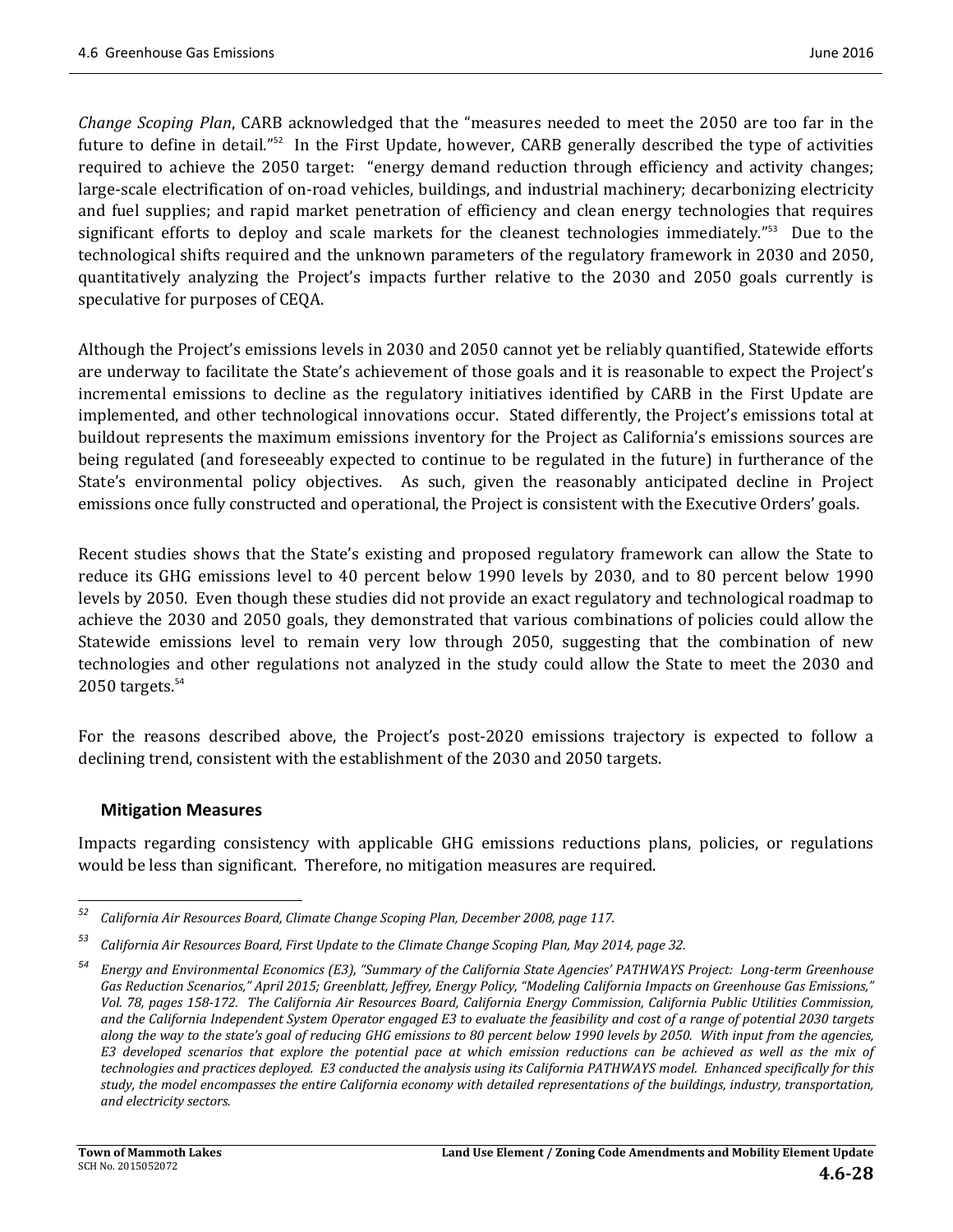# **4. CUMULATIVE IMPACTS**

The emissions of a single project will not cause or exacerbate global climate change. It is possible that a substantial increase in GHG emissions from multiple projects throughout the world could result in a cumulative impact with respect to global climate change. CEQA requires that lead agencies consider evaluating the cumulative impacts of GHGs from even relatively small (on a global basis) increases in GHG emissions. Small contributions to this cumulative impact (from which significant effects are occurring and are expected to worsen over time) may be potentially considerable and therefore significant. A cumulatively considerable impact is the impact of a proposed project in addition to the related projects. However, in the case of global climate change, the proximity of the project to other GHG-generating activities is not directly relevant to the determination of a cumulative impact. Although the State requires planning agencies to consider how region-wide planning decisions can impact global climate change, there is currently no established non-speculative method to assess the cumulative impact of land use development projects.

Although AB 32 sets a statewide target for 2020 GHG emissions, which equates to approximately 15.8 percent below statewide BAU emissions, the implementing tools of the law (e.g., CARB's *Climate Change Scoping Plan*) are clear that the reductions are not expected to occur uniformly from all sources or sectors. CARB has set targets specific to the transportation sector (land use-related transportation emissions), for example, and under SB 375 the Southern California Association of Governments (SCAG) must incorporate these GHG-reduction goals into the Regional Transportation Plan and demonstrate that its Sustainable Communities Strategy or Alternative Planning Strategy is consistent with the Regional Housing Needs Assessment. One of the goals of this process is to ensure that the efforts of State, regional and local planning agencies accommodate the contemporaneous increase in population and employment with a decrease in overall GHG emissions. For example, adopting zoning designations that reduce density in areas which are expected to experience growth in population and housing needs, is seen as inconsistent with anti-sprawl goals of sustainable planning. Although development under a reduced density scenario results in lower GHG emissions from the use of that land compared to what is currently or hypothetically allowed (by creating fewer units and fewer attributable vehicle trips), total regional GHG emissions will likely fail to decrease at the desired rate or, worse, increase if regional housing and employment needs of an area are met with a larger number of less-intensive development projects. Therefore, it is not simply a cumulative increase in regional development or the resultant GHG emissions that threatens GHG reduction goals.

The land use sector can accommodate growth and still be consistent with statewide plans to reduce GHG emissions. To that end, various agencies are required to develop programs to guide future building and transportation development towards minimized resource consumption and lowered resultant pollution. As discussed above, the Town has adopted the CALGreen Code that includes mandatory measures for reducing GHG emissions. In addition, implementation of the Land Use Element/Zoning Code Amendments and Mobility Element Update would locate uses in closer proximity, which would encourage walking and alternative forms of transportation. Furthermore, the overwhelming majority of the Project-related GHG emissions are from source sectors that include electricity generated in-state or imported and the combustion of transportation fuels. These sectors would achieve reduced sector-wide GHG emissions in accordance with the goals of AB 32 and related legislation. Given that the Project would generate GHG emissions that are less than significant, and given that GHG emission impacts are cumulative in nature, the Project's incremental contribution to cumulatively significant GHG emissions would be less than cumulatively considerable, and impacts would be less than significant.